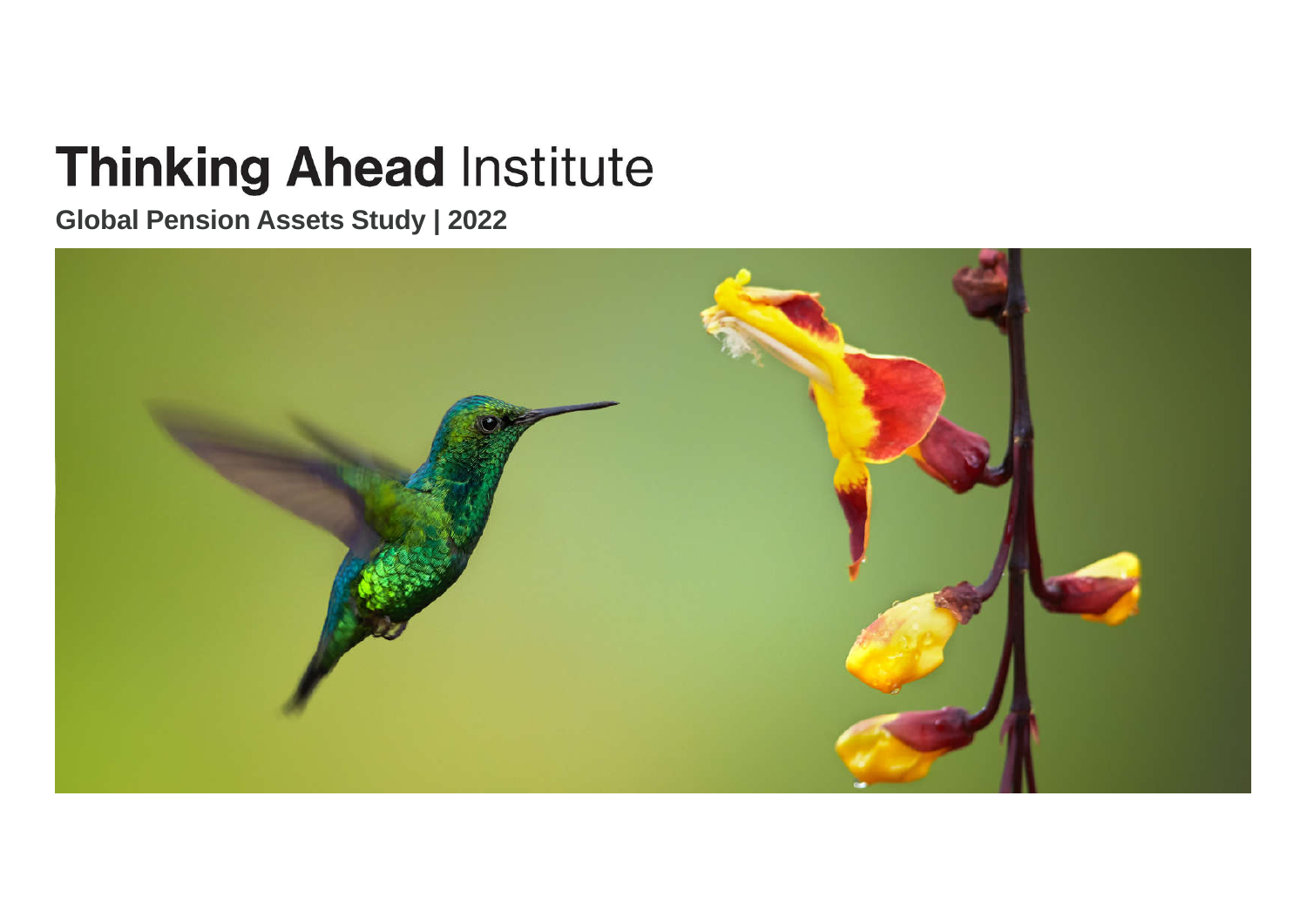|                                 | 03 |                                      | 04 |                                 |    |
|---------------------------------|----|--------------------------------------|----|---------------------------------|----|
| The Thinking Ahead<br>Institute |    | Executive<br>summary                 |    |                                 |    |
|                                 | 14 |                                      | 30 |                                 | 37 |
| Section 1<br><b>Asset Size</b>  |    | Section 2<br><b>Asset Allocation</b> |    | Section 3<br><b>DB/DC Split</b> |    |



Section 4 Methodology



Limitations of reliance

© 2022 Thinking Ahead Institute. All rights reserved.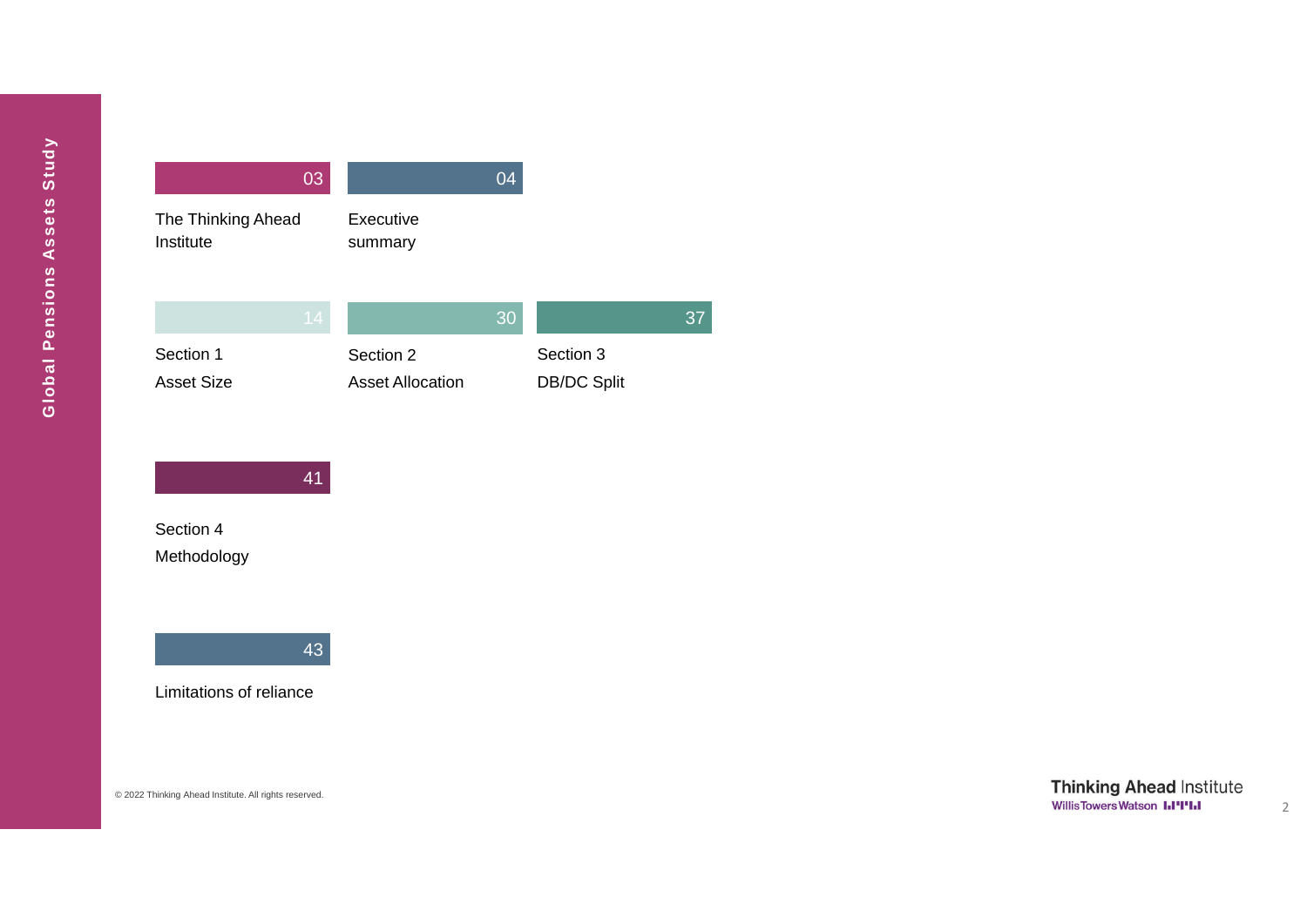### **The Thinking Ahead Institute**

Formed in 2015, the Thinking Ahead Institute (TAI) is a global not-for-profit research and innovation group whose aim is to mobilise capital for a sustainable future. The Institute's members comprise asset owners, investment managers and other groups that are similarly motivated. It is an outgrowth of Willis Towers Watson Investments' Thinking Ahead Group and more research is available on its website.

#### **The Thinking Ahead Group research team**



**Tim Hodgson Marisa Hall Roger Urwin Jessica Gao Samar Khanna Anastassia**











**Johnson**



**Paul Deane-Williams**

**Thinking Ahead Institute WillisTowersWatson I.I'I'I.I** 



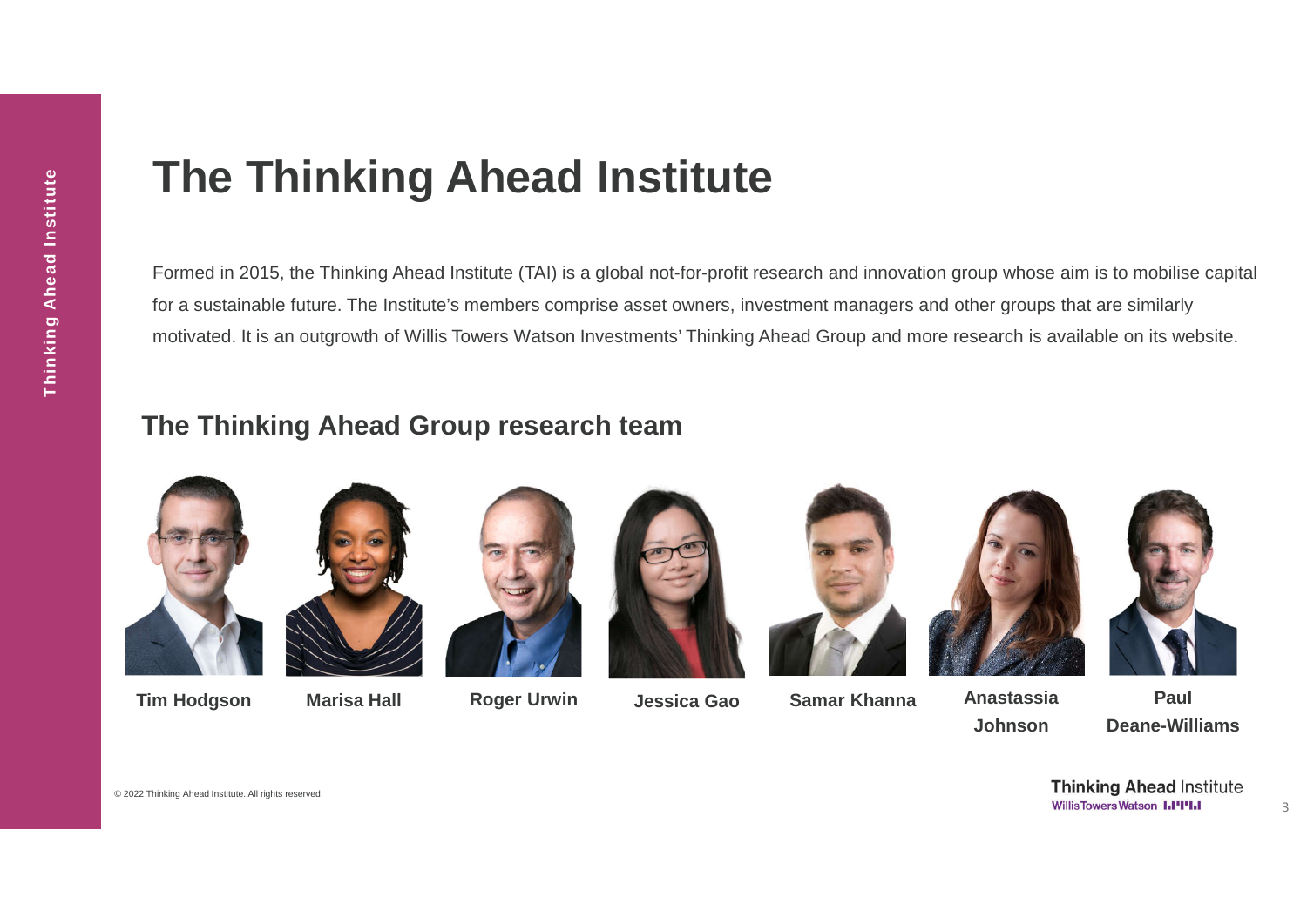**TAI Global Pensions Assets Study**

## **Executive summary**

Overview and key findings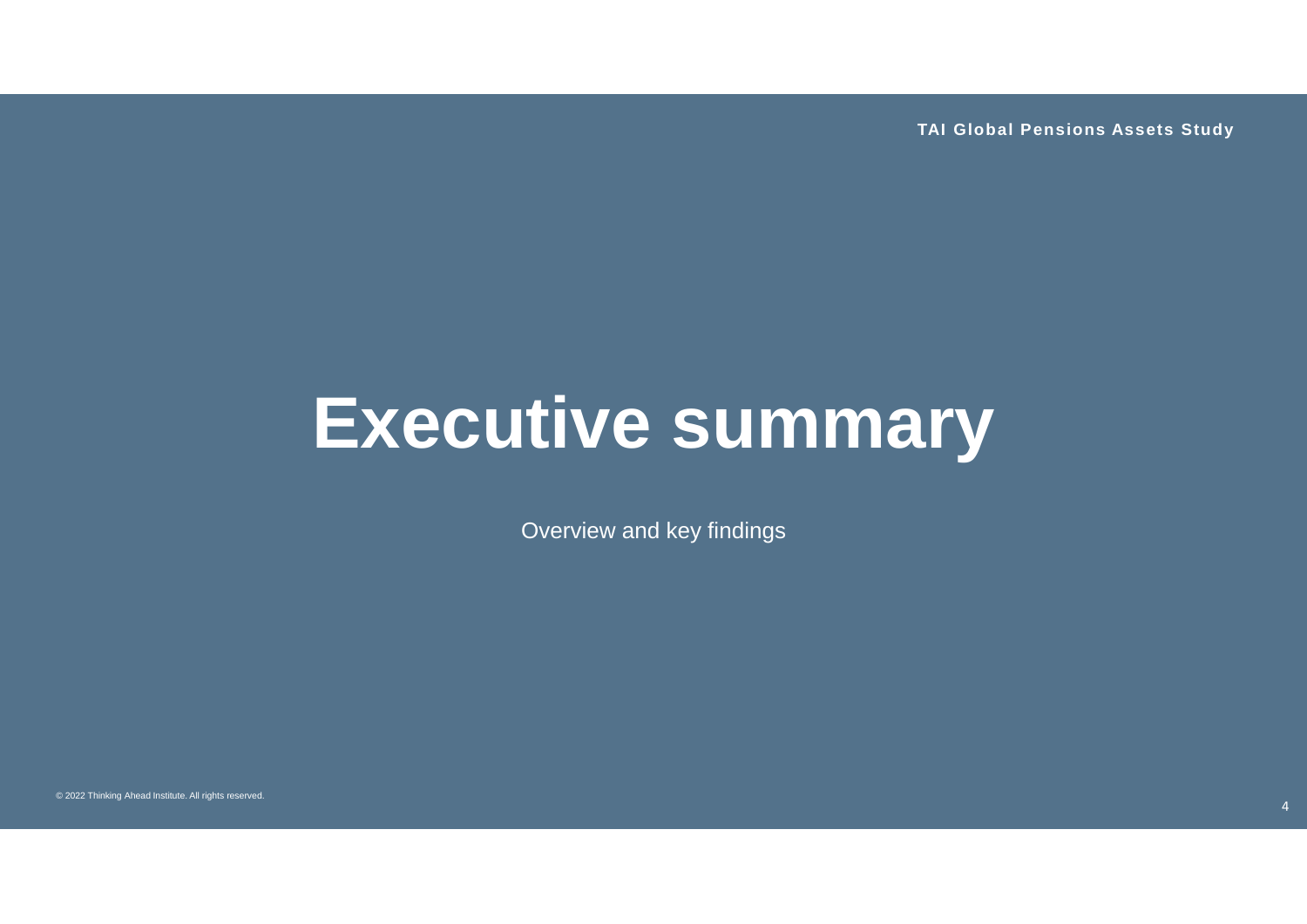#### **Overview**



**Thinking Ahead Institute WillisTowersWatson I.I'l'I.I**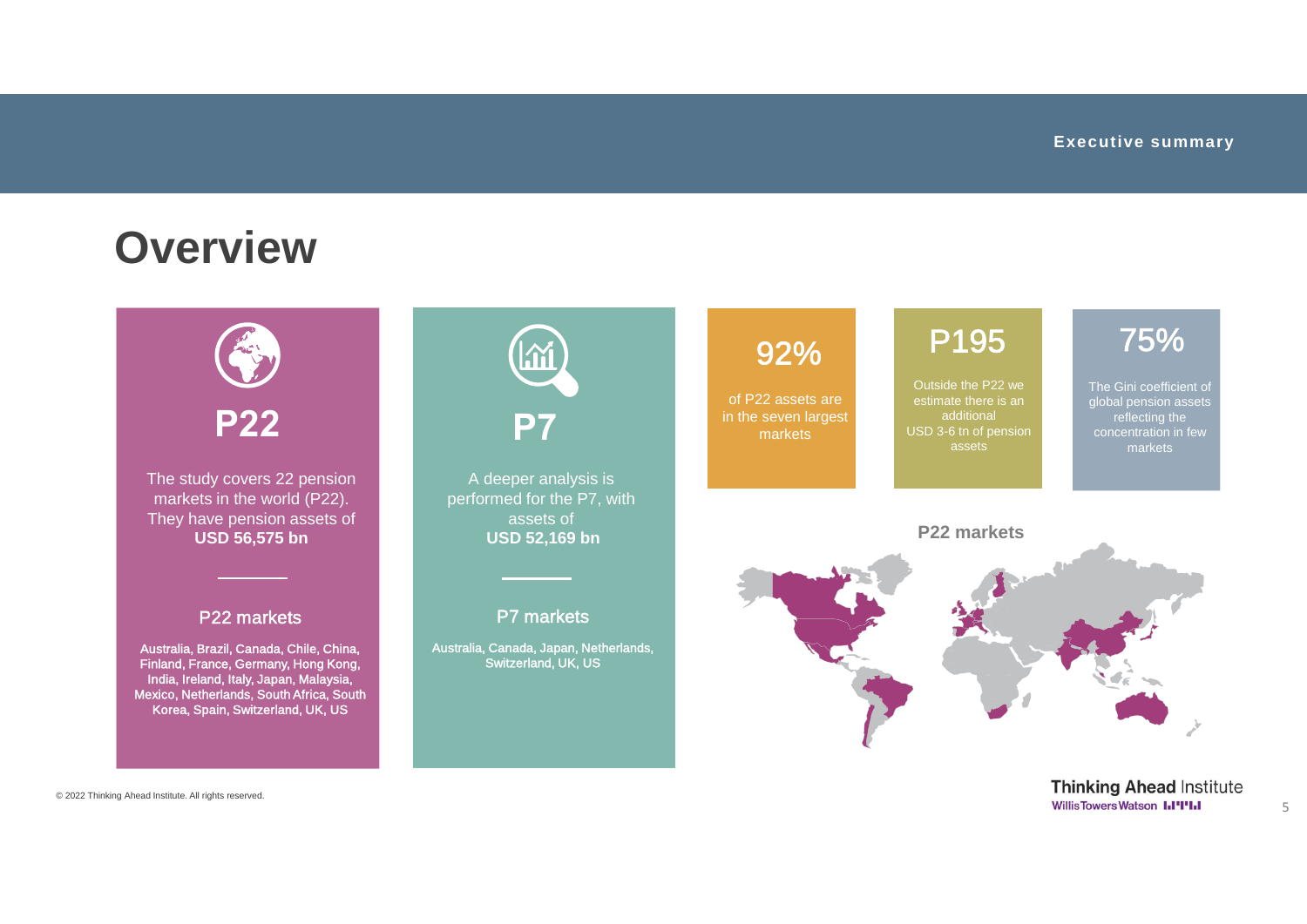P22

### **Overview of P22 markets**

### USD 56,575 bn Total P22 assets estimated to year-end 2021

The US, UK and Japan represent 75% of all pension assets 75% %y/y growth in 2021 P22 assets from USD 52,937 bn the previous year 62% Return for a 60% global equities / 40% global bonds reference portfolio as of December 2021 (in USD) 11.2% The US is the largest pension market, representing 62% of total P22 assets This is followed by UK (6.8%) and Japan (6.5%) **76%** Ratio of pension assets to GDP of P22 markets The P22 assets growth rate of US, UK and Japan were 10.3%, 11.9% and 11.9% respectively in 2021 (in USD) It is important to note the impact of currency exchange rates when measuring the growth of pension assets in USD as, in many cases, the results vary significantly with growth rates in local currency terms 6.9%

© 2022 Thinking Ahead Institute. All rights reserved.

**Thinking Ahead Institute WillisTowersWatson I.I'I'I.I**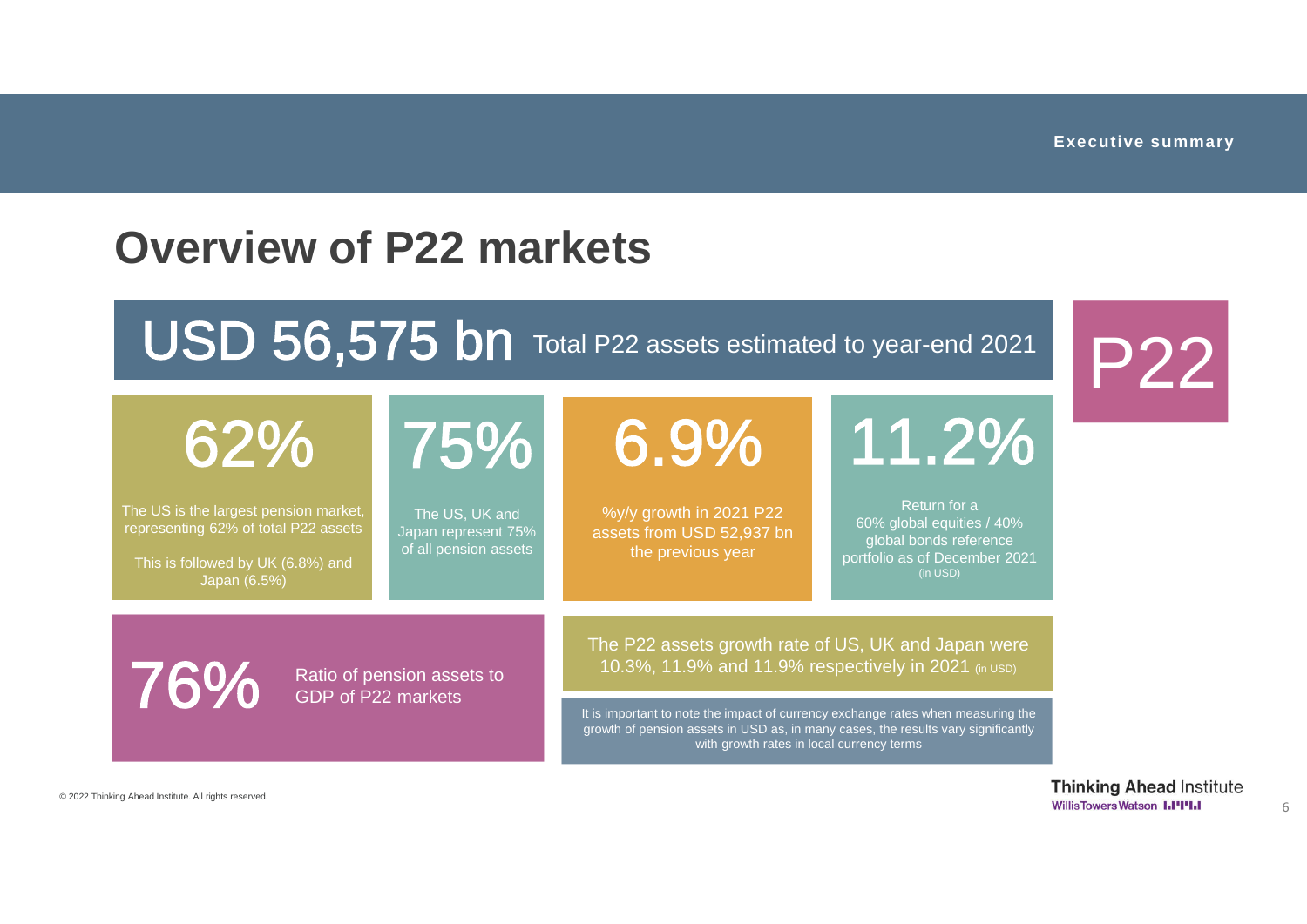

#### © 2022 Thinking Ahead Institute. All rights reserved.

**Thinking Ahead Institute WillisTowersWatson I.I'l'I.I**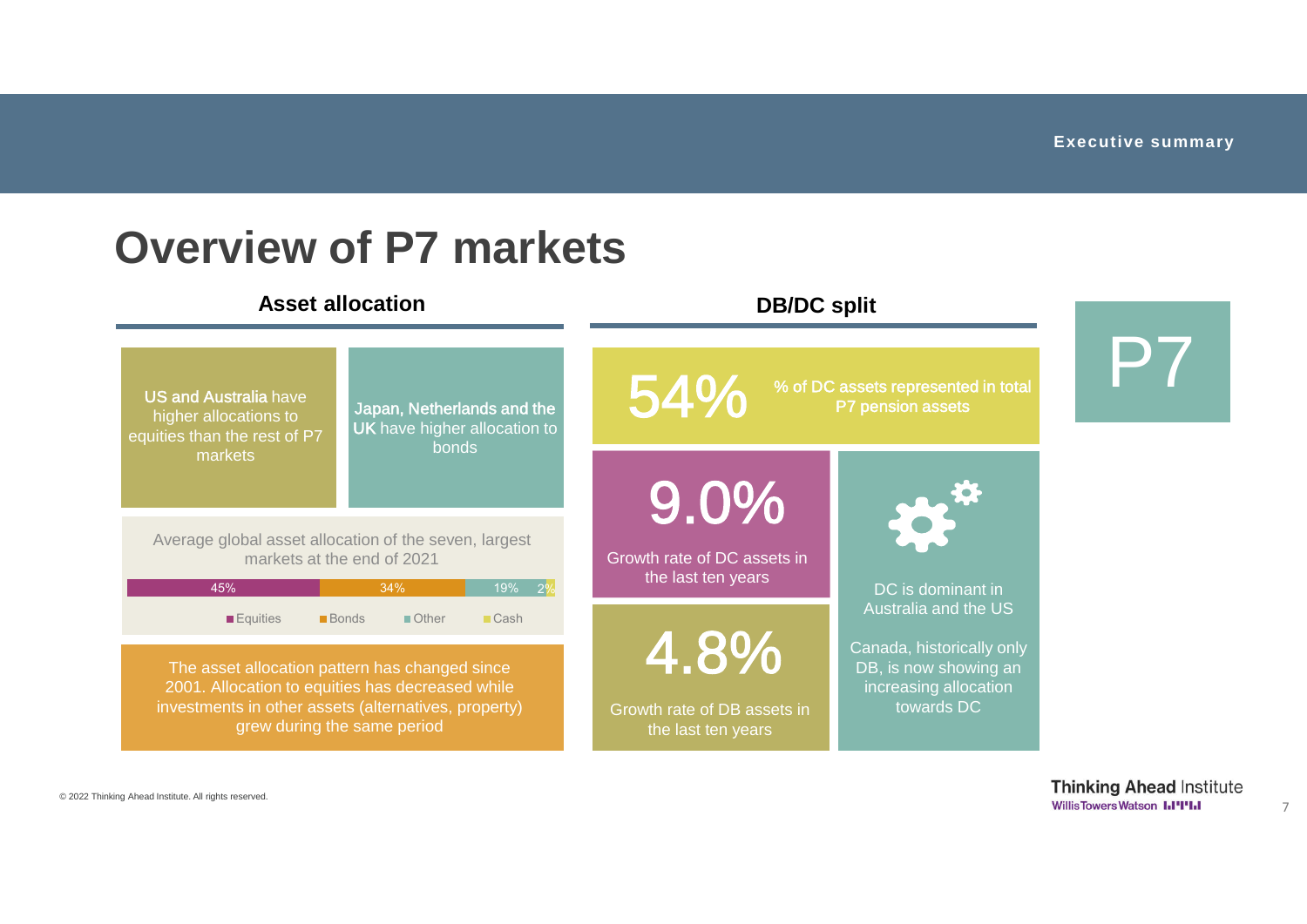### **Five big themes for 2022**

|                                              | Growing demands from regulation, stakeholders and society are calling for greater clarity on sustainability-related actions                                                                                                                                                                                                                                                                                                                                                                          |
|----------------------------------------------|------------------------------------------------------------------------------------------------------------------------------------------------------------------------------------------------------------------------------------------------------------------------------------------------------------------------------------------------------------------------------------------------------------------------------------------------------------------------------------------------------|
| <b>Accountability</b>                        | It is time for the investments industry to translate net-zero announcements into concrete strategies. Greater accountability from asset<br>owners will drive change in the rest of the investment value chain. The rise in benchmarking and standardisation will place a limit on<br>greenwashing and overclaiming. Growing legal and regulatory pressures produce further reinforcement for accountability.                                                                                         |
|                                              |                                                                                                                                                                                                                                                                                                                                                                                                                                                                                                      |
|                                              | Surging data and benchmarks support a better understanding of relative positioning and best practice                                                                                                                                                                                                                                                                                                                                                                                                 |
| <b>Benchmarks</b>                            | The market has had decades of developing disciplines in financial reporting; but only one decade of this development in non-financial<br>reporting. There is huge scope for reporting and investing standards to become better disciplined, consistent and valuable but it will take a<br>highly coordinated effort by the large global industry bodies, and stronger disciplines in organisations' reporting and accountability.                                                                    |
|                                              |                                                                                                                                                                                                                                                                                                                                                                                                                                                                                                      |
|                                              | Investment organisations move from isolated models to versions that recognize the benefits of collaborations in the value chain                                                                                                                                                                                                                                                                                                                                                                      |
| <b>Collaboration</b>                         | There is a big shift in priorities towards active ownership activities which is enabled with deeper asset owner / asset manager engagement<br>and the rise of sustainability NGOs like PRI. Leadership styles are evolving, with <i>systems leadership</i> particularly well-placed to produce<br>change in collective-action settings.                                                                                                                                                              |
|                                              |                                                                                                                                                                                                                                                                                                                                                                                                                                                                                                      |
|                                              | Evolving working patterns, technology, workplace design call for a greater focus on diversity, equity and inclusion                                                                                                                                                                                                                                                                                                                                                                                  |
| <b>Diversity</b>                             | The corporate environment is transforming. Financial institutions are taking more humanistic pathways to improve employee experience<br>and provide meaningful work. The right culture enables diversity to thrive. Culture is emerging as a key differentiator between organisations<br>with links to success in sustainability and broader resilience. Increasing attention is being given to teamwork as a value creation<br>opportunity, by mobilising cognitive diversity, inclusion and trust. |
|                                              |                                                                                                                                                                                                                                                                                                                                                                                                                                                                                                      |
|                                              | Investing is in transition from the narrower alpha and beta version to a sustainable value creation paradigm                                                                                                                                                                                                                                                                                                                                                                                         |
| <b>Evolving conventions</b>                  | The investment paradigm shift is most evident in 3D investing in which goals go beyond risk and return to real-world impact. The revisions<br>to risk frameworks are particularly significant with climate risk, net zero and systemic risk being centre-pieces. In addition, there is a new<br>emphasis on building better beta, in which <i>universal-ownership theory</i> is a factor as well as <i>total portfolio thinking</i> and practice.                                                    |
|                                              |                                                                                                                                                                                                                                                                                                                                                                                                                                                                                                      |
| Thinking Ahead Institute All rights reserved | <b>Thinking Ahead Institute</b>                                                                                                                                                                                                                                                                                                                                                                                                                                                                      |

**WillisTowersWatson I.I'I'I.I**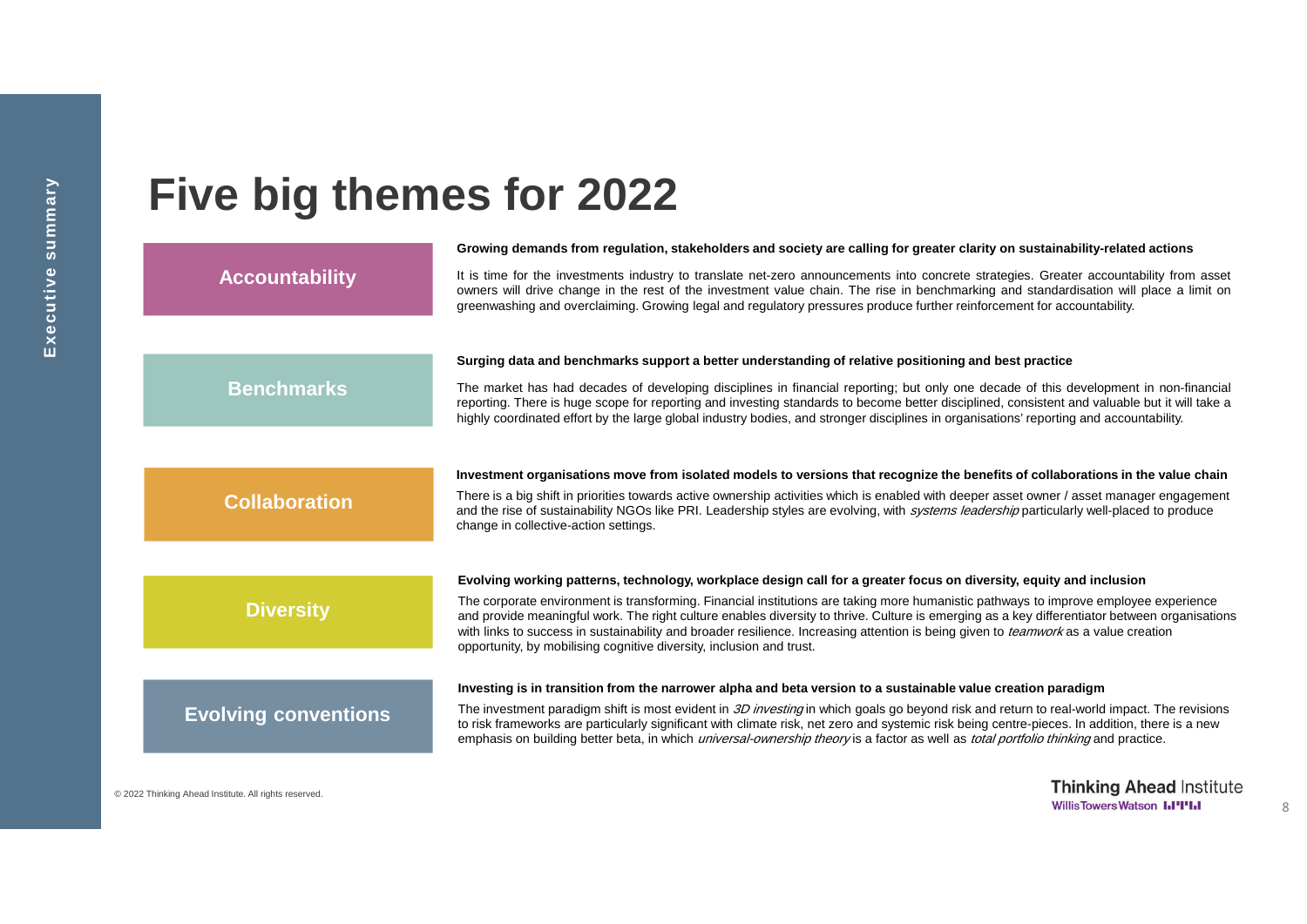#### **Global asset owner landscape**



Pension funds, sovereign wealth funds and endowments and foundations clearly qualify as asset owners, while mutual funds and insurance funds partly qualify

**An asset owner has four qualifying characteristics:**

- Works directly for a defined group of beneficiaries/savers/investors as the manager of their assets in a fiduciary capacity under delegated responsibility
- Works with a sponsoring entity (government, government affiliate, company or not-forprofit)
- Works within explicit law and possesses an implicit societal license to operate because of its societal trust and legitimacy
- Delivers mission-specific outcomes to beneficiaries and stakeholders in the form of various payments or benefits into the future



#### **Read more about asset owners**

The Asset Owner of Tomorrow

Provides insight into the complexity of being an asset owner today.

The AO 100 study

The study provides an analysis of the 100 largest asset owners in the market - the most influential capital on the planet

> **Thinking Ahead Institute WillisTowersWatson I.I'I'I.I**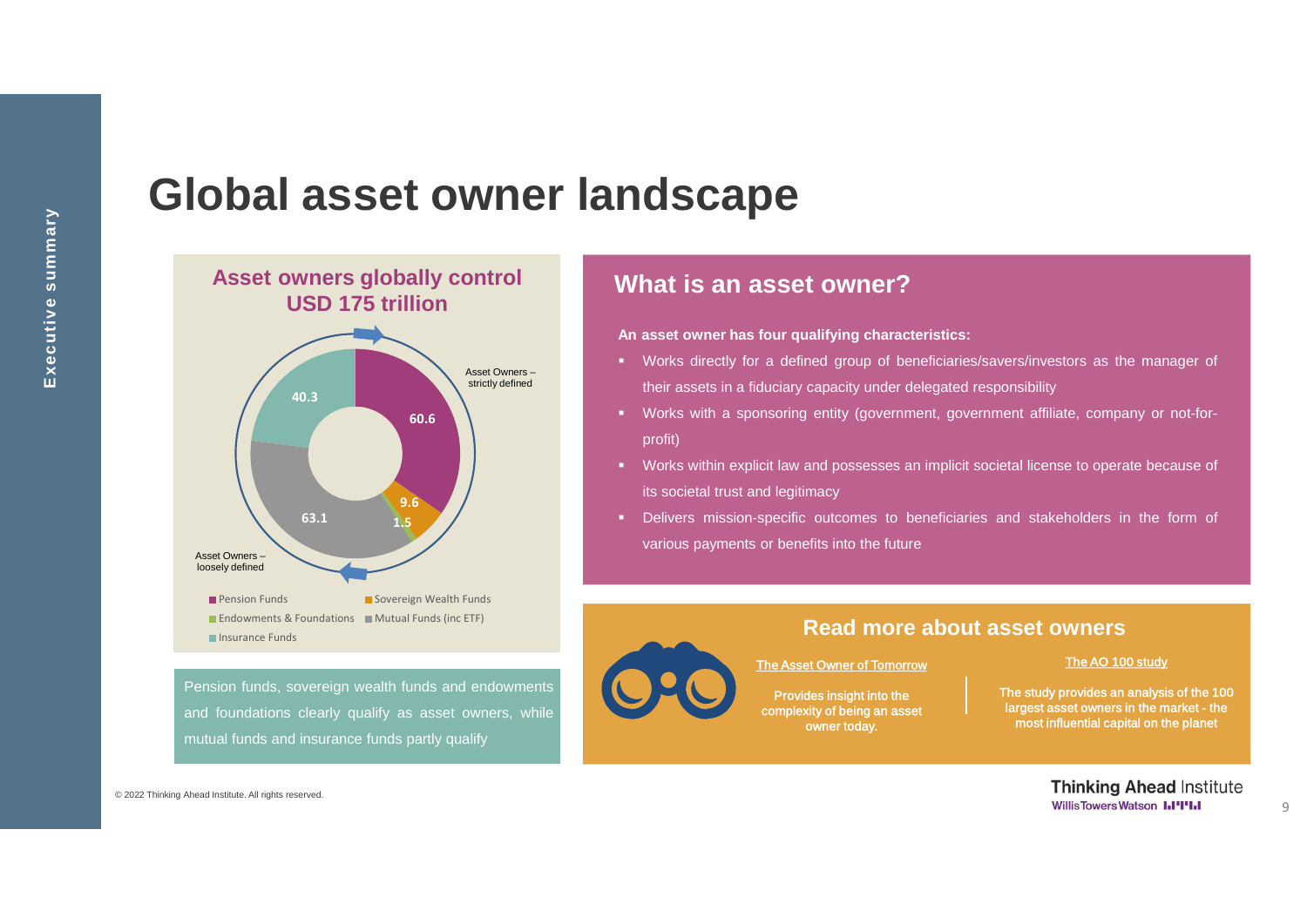### **Key findings: Last 20 years of global pension assets**

| #1 Market<br><b>Australia</b>                                                                                                                                                                                                                                                                                | #1 Pension design<br><b>Defined contribution</b>                                                                                                                                                                                              |                                                                                                                                                                                                                                               |
|--------------------------------------------------------------------------------------------------------------------------------------------------------------------------------------------------------------------------------------------------------------------------------------------------------------|-----------------------------------------------------------------------------------------------------------------------------------------------------------------------------------------------------------------------------------------------|-----------------------------------------------------------------------------------------------------------------------------------------------------------------------------------------------------------------------------------------------|
| The most successful pensions market can be found<br>in Australia, featuring 20-year pension asset growth<br>of 11.3% per annum, in USD terms. The critical<br>features in this success have been government-<br>mandated pension contributions, a competitive<br>institutional model and the dominance of DC | The 20-year growth of DC in the P7 has been 7.8%<br>per annum relative to 4.1% per annum for DB, in<br>USD terms. DC has worked better for employers<br>who have had declining appetite for taking pension<br>risk during this 20-year period | The asset allocation to real estate, private equity and<br>infrastructure in the 20-year period has moved from<br>about 7% to above 26%. Alternatives have been<br>attractive for return reasons, offsetting their<br>governance difficulties |
| #1 Meme                                                                                                                                                                                                                                                                                                      | #1 Missed opportunity                                                                                                                                                                                                                         | #1 No show                                                                                                                                                                                                                                    |
| <b>Governance</b>                                                                                                                                                                                                                                                                                            | <b>Stewardship</b>                                                                                                                                                                                                                            | <b>Technology</b>                                                                                                                                                                                                                             |
| The governance of pension funds has been a<br>growing source of attention fanned by successive<br>industry reviews - ERISA in the US; Myners in the<br>UK; Royal Commission and Productivity Commission<br>in Australia. Pension governance is a lot stronger<br>than 20 years ago                           | The 20-year story is one of missing the opportunity<br>to influence and mitigate corporate misalignments -<br>like executive pay, and other poor leadership and<br>boardroom practices                                                        | The technology impacts on pension funds have been<br>surprisingly light as evidenced by legacy systems<br>that rely heavily on spreadsheets. The prioritisation<br>of technological innovation hasn't changed much<br>over the last 20 years  |

© 2022 Thinking Ahead Institute. All rights reserved.

10

**Thinking Ahead Institute Willis Towers Watson I.I'l'I.I**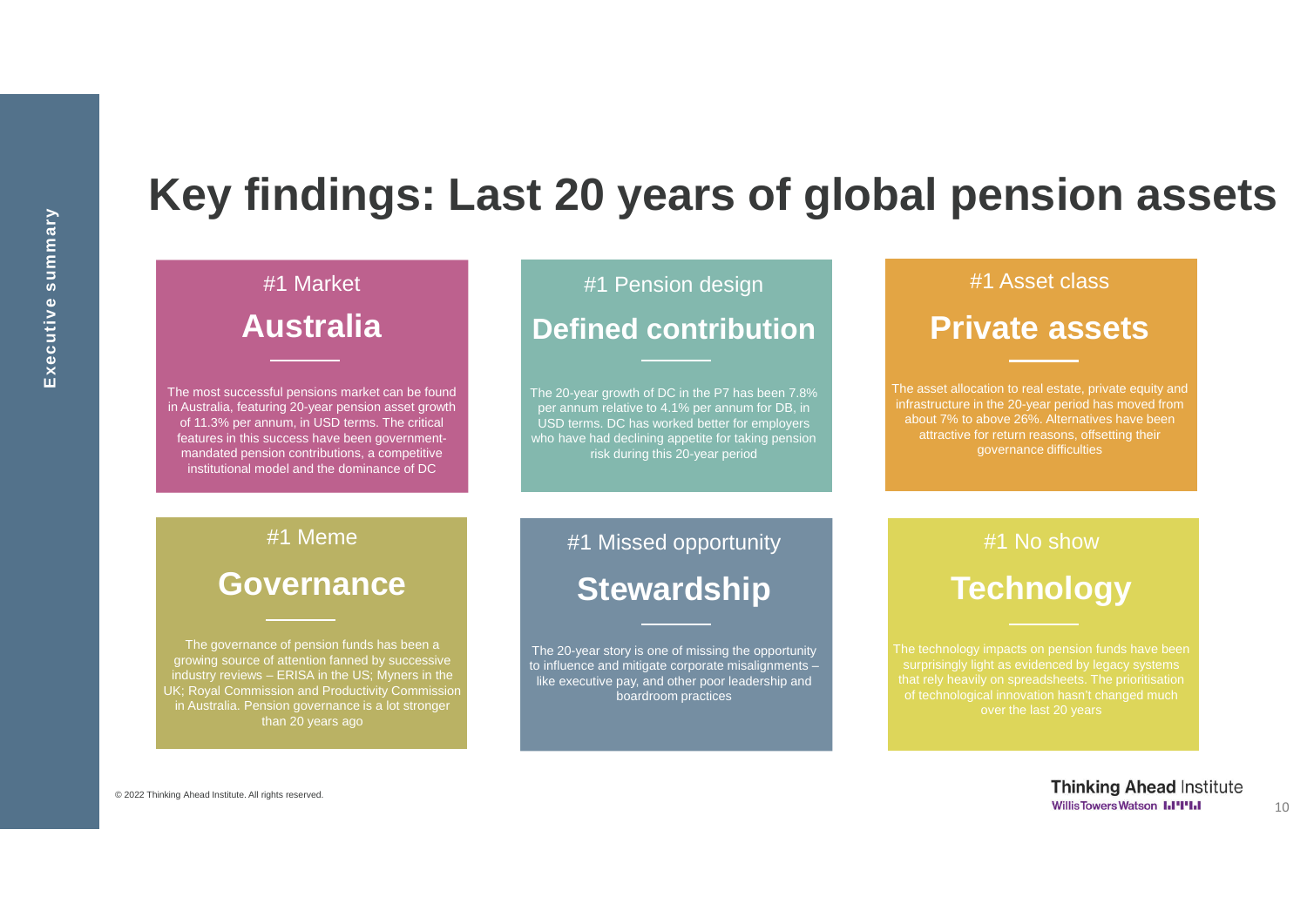### **10 key sustainability issues for the next 10 years**

|    | 1. Halving of emissions by 2030                                                | The 2030 target demands a rapid transformation of the investments landscape $-$ at a scale which the industry has rarely<br>experienced before. This transition will be challenging and resource intensive. Organisations are trying to transform their<br>business, investment and people models to transition to a low-carbon economy. Those organisations which adopt a<br>systems-leadership mindset, champion culture and technology, and emphasise collaboration stand a chance at success.<br>But quite a large number of organisations will not be able to achieve the required change.   |
|----|--------------------------------------------------------------------------------|---------------------------------------------------------------------------------------------------------------------------------------------------------------------------------------------------------------------------------------------------------------------------------------------------------------------------------------------------------------------------------------------------------------------------------------------------------------------------------------------------------------------------------------------------------------------------------------------------|
| 2. | <b>Rise in S of ESG</b>                                                        | Organisations recognise that the transition to a sustainable future is more than just achieving net-zero targets, it is about<br>having a positive impact on the society in which they operate. In order to guarantee this social licence to operate,<br>organisations are increasingly advocating for labour and human rights; ensuring minimum wages in their supply chain;<br>improving human capital; and promoting diversity and inclusion.                                                                                                                                                  |
| 3. | <b>Bigger impact from evolved regulation and</b><br>inevitable policy response | The regulatory burden is expected to get heavier, particularly around climate-related disclosures and increased scrutiny on<br>financial institutions' climate actions. The inevitable policy response refers to the tightening grip of public policy because<br>carbon emissions are potentially not being contained in a timely manner. Organisations should build monetary means,<br>people resources and expertise to successfully manage these risks.                                                                                                                                        |
| 4. | <b>Fiduciary duty evolves</b>                                                  | The historic interpretation of fiduciary duty (FD) was all about the financial materiality and largely precluded non-financial<br>considerations. The race to net zero is stretching the window of interpretation. With beneficiaries demanding decent<br>investment returns and a more sustainable future, the investment industry currently finds itself in a difficult space, caught<br>between the progressive views of society (its customers) and the lagging interpretations of FD. We expect the<br>interpretation and implementation of FD to undergo increased scrutiny in this decade. |
| 5. | <b>Biodiversity loss becomes important</b>                                     | Conserving land and sea ecosystems improves the capacity to mitigate and adapt to climate change. It also helps manage<br>the social impacts from the transition – supporting the most vulnerable sections of society. We expect biodiversity<br>considerations to move up the list of priorities for governments, civil society and the financial industry. Capital providers<br>can play an important role in driving greener, more sustainable solutions.                                                                                                                                      |

**y**

© 2022 Thinking Ahead Institute. All rights reserved.

**Thinking Ahead Institute Willis Towers Watson I.I'l'I.I**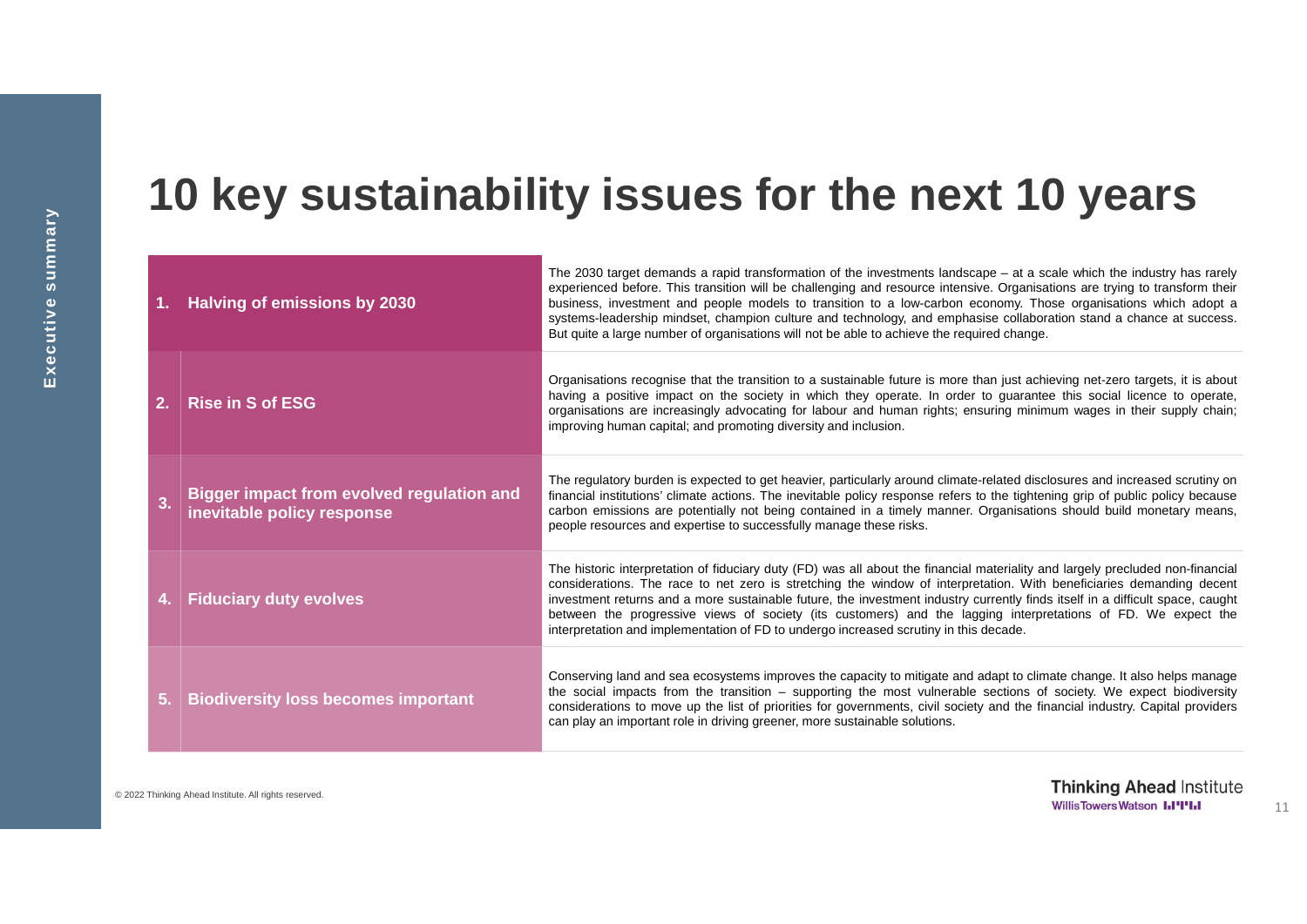### **10 key sustainability issues for the next 10 years**

| 6. | <b>Stewardship and engagement</b>       | Engagement activities enable organisations to have a real world impact as they decarbonise their portfolios or businesses,<br>but they can be resource-heavy endeavours. Outsourcing is a viable option for budget constrained organisations. We<br>expect third-party provider strategies to come under growing scrutiny. Emerging standards and better data have led to<br>better reporting on engagement activities and have increased accountability in the industry.                                                                                                                |
|----|-----------------------------------------|------------------------------------------------------------------------------------------------------------------------------------------------------------------------------------------------------------------------------------------------------------------------------------------------------------------------------------------------------------------------------------------------------------------------------------------------------------------------------------------------------------------------------------------------------------------------------------------|
|    | Culture and diversity make a difference | Net-zero and multi-stakeholder principles are supporting stronger values and more principled organisations that have a<br>bigger purpose. Investment organisations increasingly differentiate themselves by referencing their values and culture. New<br>measurement, models and methods continue to emerge and move the needle on culture. Diversity, equity and inclusion<br>plays a key part in the drive for more emotional intelligence in organisations' workforces and in investment portfolios.                                                                                  |
|    | The rise of universal ownership         | Pension funds boards are seeking to redefine their investment models aligned with systems thinking, by adopting the<br>concepts of Total Portfolio Approach, 3D investing and Universal Ownership (UO). Building a hyper-integrated mindset will<br>help them safeguard the climate system, protect the financial system, support the goals of sustainable growth, and produce<br>better outcomes for the global economy. UO doesn't apply to only large asset owners with long-term goals. Asset owners of<br>any size can choose to adopt certain UO principles into their strategies. |
|    | Technology will be an important lever   | Technology will challenge existing business models and people models, requiring considerable and accelerating adaptation.<br>The people-plus-technology model should ultimately emerge as dominant. Technology enhanced engagement can play an<br>important role in a DC-dominant world. Technology will also play an increasing part in portfolio construction. And blockchain<br>technology and decentralized finance will be extremely significant in reducing frictions in the system.                                                                                               |
|    | 10. Net-zero transition is multifaceted | The journey to net zero should be a just transition, where the most vulnerable sections of global society should not bear a<br>higher cost of this transition. Emerging markets will struggle to achieve a net-zero future without assistance from their<br>developed country counterparts. There is no net-zero without emerging markets. The conservation of biodiversity also plays<br>an important role in reaching a low-carbon world. And anti-microbial resistance will be a growing issue.                                                                                       |

© 2022 Thinking Ahead Institute. All rights reserved.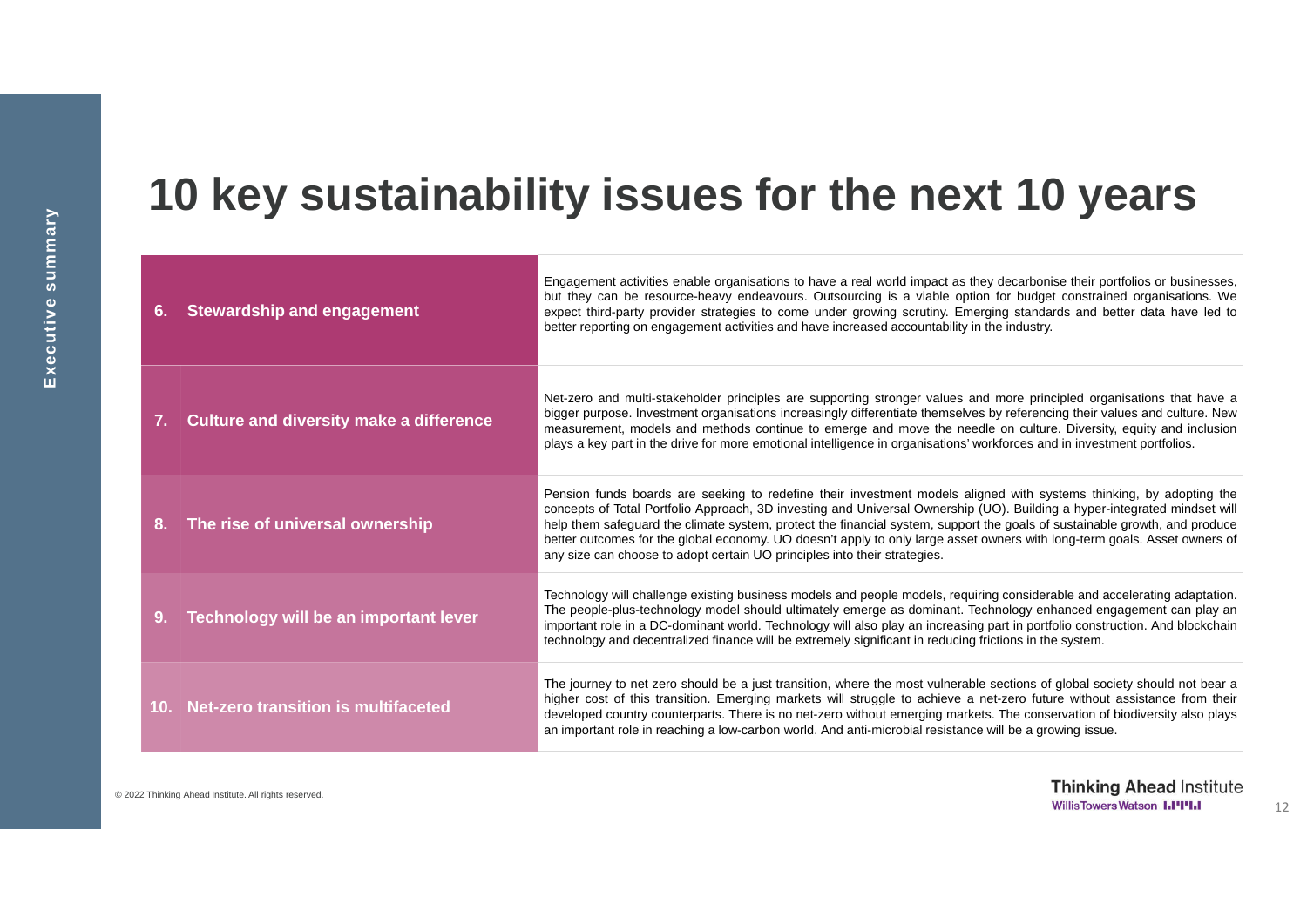#### **The investment macro: Our top five issues**

| <b>Alternatives</b>                                                                                                                                                                                                                                                                                                                                                                                   | <b>Emerging</b><br>markets                                                                                                                                                                                                                                                                                                                                                                 | Liability-driven<br>investing                                                                                                                                                                                                                                                                                                                                                                                                                                         | <b>Inflation</b>                                                                                                                                                                                                                                                                                                                                                                                                         | <b>Lifecycle assets</b><br>for DC                                                                                                                                                                                                                                                                                                                                          |
|-------------------------------------------------------------------------------------------------------------------------------------------------------------------------------------------------------------------------------------------------------------------------------------------------------------------------------------------------------------------------------------------------------|--------------------------------------------------------------------------------------------------------------------------------------------------------------------------------------------------------------------------------------------------------------------------------------------------------------------------------------------------------------------------------------------|-----------------------------------------------------------------------------------------------------------------------------------------------------------------------------------------------------------------------------------------------------------------------------------------------------------------------------------------------------------------------------------------------------------------------------------------------------------------------|--------------------------------------------------------------------------------------------------------------------------------------------------------------------------------------------------------------------------------------------------------------------------------------------------------------------------------------------------------------------------------------------------------------------------|----------------------------------------------------------------------------------------------------------------------------------------------------------------------------------------------------------------------------------------------------------------------------------------------------------------------------------------------------------------------------|
| Asset owners are expected to<br>face lower-for-longer interest<br>rates and returns over the<br>medium-term, which have raised<br>and<br>solvency<br>concerns<br>funds to increase<br>prompted<br>allocations to alternative assets.<br>As funds attempt to define and<br>access the asset classes of<br>tomorrow <sup>1</sup> , alternatives will play<br>an important role in future<br>portfolios. | The financial industry is<br>developing instruments and<br>strategies to help capital<br>providers better access growing<br>opportunities in<br>emerging<br>markets.<br>Asset owners who adopt Total<br>Portfolio Approach will open<br>avenues to access emerging<br>market assets more efficiently<br>and provide capital to the much<br>needed energy transition in<br>these economies. | Liability-driven investing (LDI)<br>has come a long way since its<br>days of exclusively finding<br>bonds and swaps to exactly<br>match future liabilities.<br>market liquidity,<br>rising<br>With<br>sophisticated<br>analytics and<br>lower barrier to entry, schemes<br>are employing more holistic<br>future<br>strategies to match<br><b>Funds</b><br>liabilities.<br>are<br>incorporating a wider range of<br>assets to better manage risk-<br>return profiles. | Inflation rose to its highest<br>level in three decades<br>following<br>extraordinary<br>stimulus measures in response<br>to the pandemic, especially in<br>developed markets.<br>Inflation risks are expected to<br>be tilted towards inflation<br>above central bank targets<br>over the next two years, but<br>are expected to subside after.<br>is expected to<br>Stimulus<br>gradually unwind from 2022<br>onwards. | DC schemes continue to focus<br>on designing better lifecycle<br>strategies.<br>The ideal lifecycle portfolio is<br>where the<br>asset<br>one<br>composition shifts to best suit<br>an individual's changing risk<br>tolerance and time horizon i.e.<br>higher exposure to growth<br>assets for younger members<br>with progressive switches into<br>secure income assets. |

<sup>1</sup> Asset classes of tomorrow

© 2022 Thinking Ahead Institute. All rights reserved.

**Thinking Ahead Institute** Willis Towers Watson LPPLI

13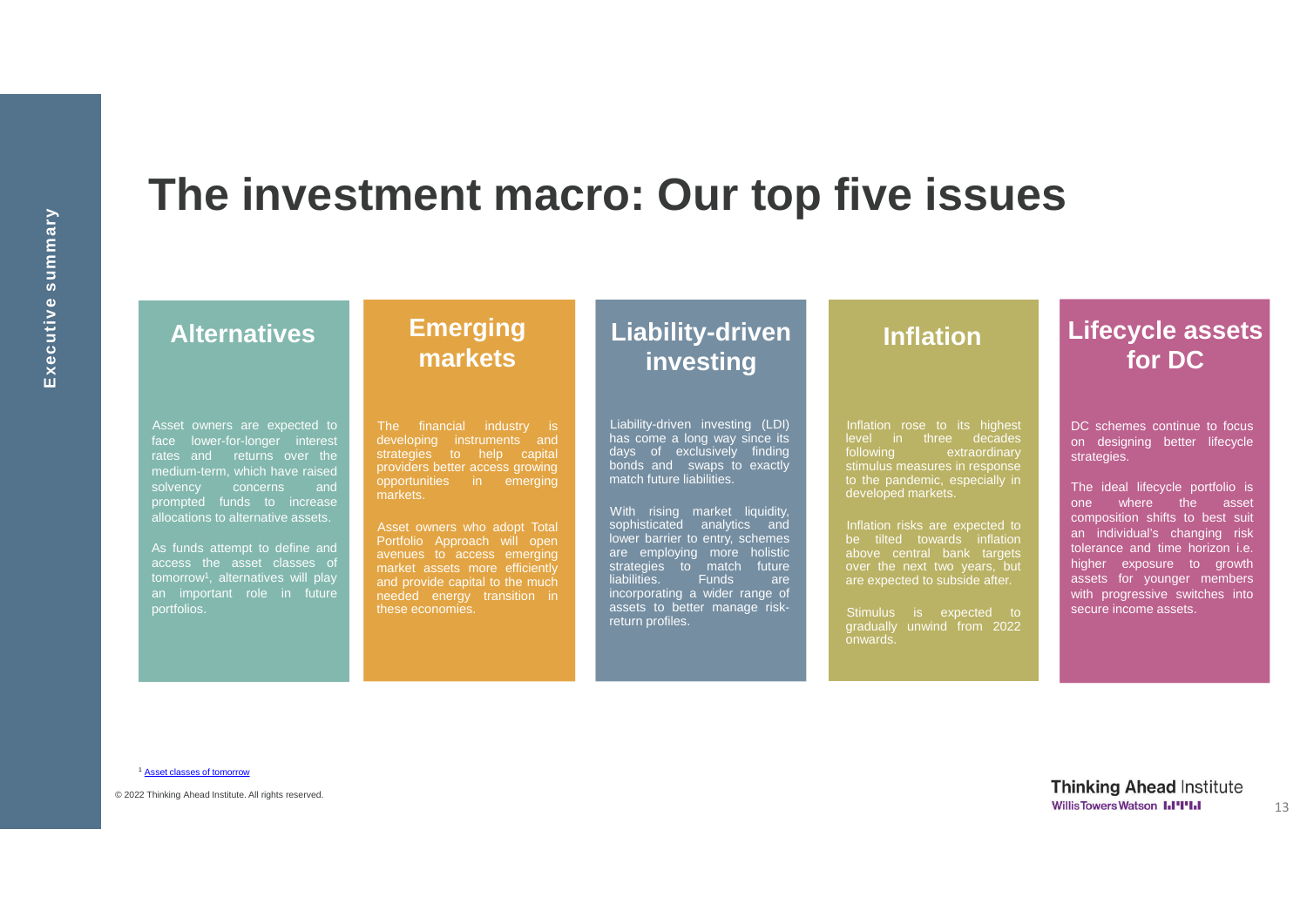**TAI Global Pensions Assets Study**

## **Section 1 | Asset size**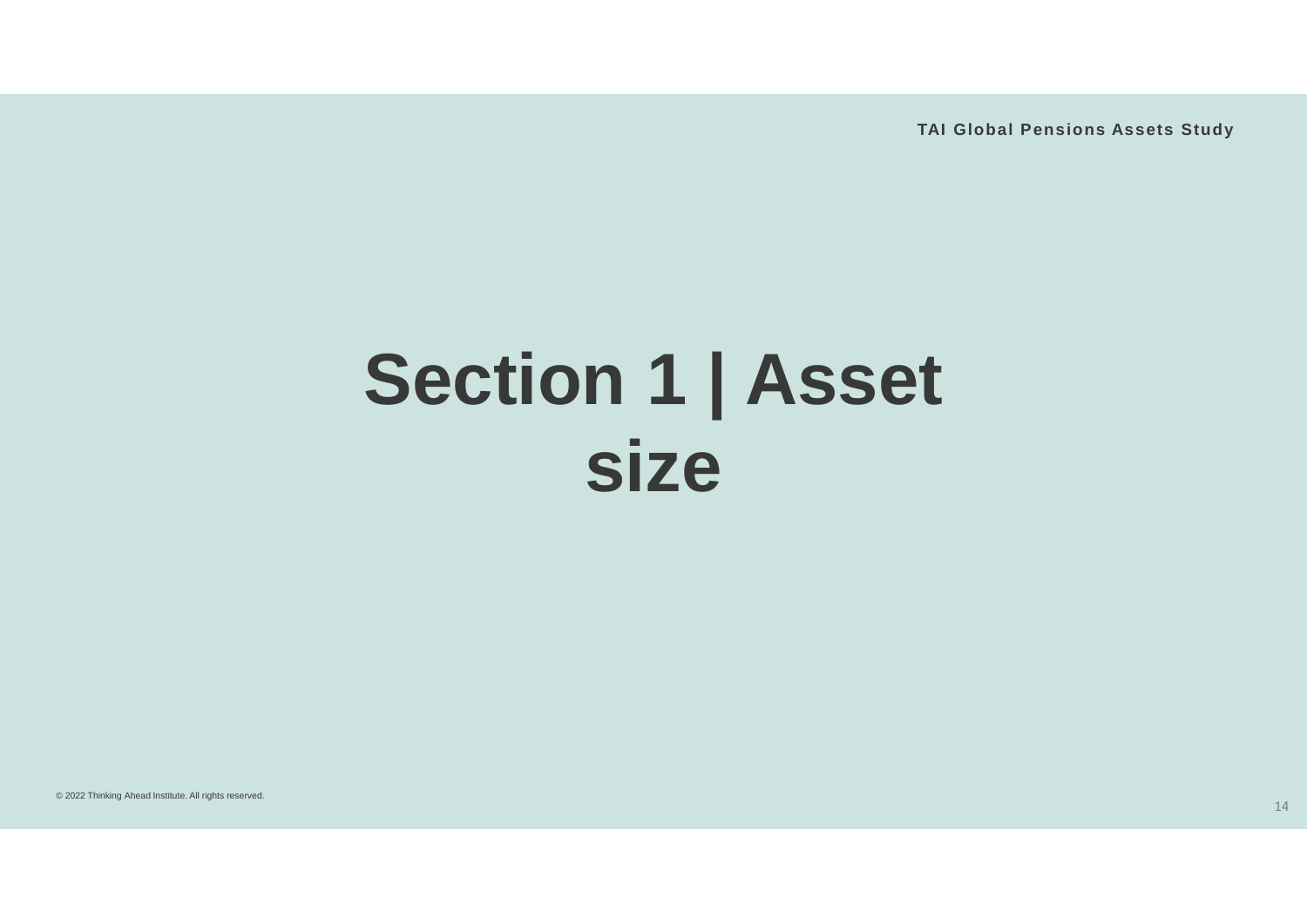#### **Asset size**

P22

#### **Asset sizes**

| <b>Market</b>            | <b>Total Estimated Assets 2021</b><br>(USD billion) | Assets/GDP ratio (%)7 |
|--------------------------|-----------------------------------------------------|-----------------------|
| <b>Netherlands</b>       | 2,149                                               | 213.3%                |
| Australia                | 2,777                                               | 172.4%                |
| Canada                   | 3,420                                               | 169.6%                |
| Switzerland <sup>1</sup> | 1,271                                               | 156.7%                |
| US <sup>2</sup>          | 35,011                                              | 152.6%                |
| <b>UK</b>                | 3,858                                               | 124.1%                |
| Finland                  | 293                                                 | 99.1%                 |
| Malaysia                 | 278                                                 | 74.8%                 |
| Japan <sup>3</sup>       | 3,683                                               | 72.2%                 |
| Chile                    | 207                                                 | 62.6%                 |
| Hong Kong                | 221                                                 | 59.8%                 |
| South Korea              | 1,004                                               | 55.1%                 |
| South Africa             | 223                                                 | 53.8%                 |
| Ireland                  | 195                                                 | 37.7%                 |
| Mexico                   | 266                                                 | 20.7%                 |
| Germany <sup>4</sup>     | 542                                                 | 12.8%                 |
| Brazil <sup>5</sup>      | 200                                                 | 12.1%                 |
| Italy                    | 242                                                 | 11.4%                 |
| India                    | 171                                                 | 5.8%                  |
| France                   | 154                                                 | 5.2%                  |
| Spain                    | 44                                                  | 3.1%                  |
| China <sup>6</sup>       | 365                                                 | 2.2%                  |
| <b>Total</b>             | 56,575                                              | 76.3%                 |

<sup>1</sup> Only includes autonomous pension funds. Does not consider insurance companies assets.<br><sup>2</sup> Includes IRAs.<br><sup>3</sup> Does not include the unfunded benefit obligation of corporate

pension plans (account receivables).<br><sup>4</sup> Only includes pension assets for company pension schemes.<br><sup>5</sup> Only includes pension assets from closed entities.<br><sup>6</sup> Only includes Enterprise Annuity assets.

<sup>7</sup> The Assets/GDP ratio for individual markets are calculated in local<br>currency terms, and the total Assets/GDP ratio is calculated in USD.

**Thinking Ahead Institute WillisTowersWatson I.I'I'I.I** 

Source: Thinking Ahead Institute and secondary sources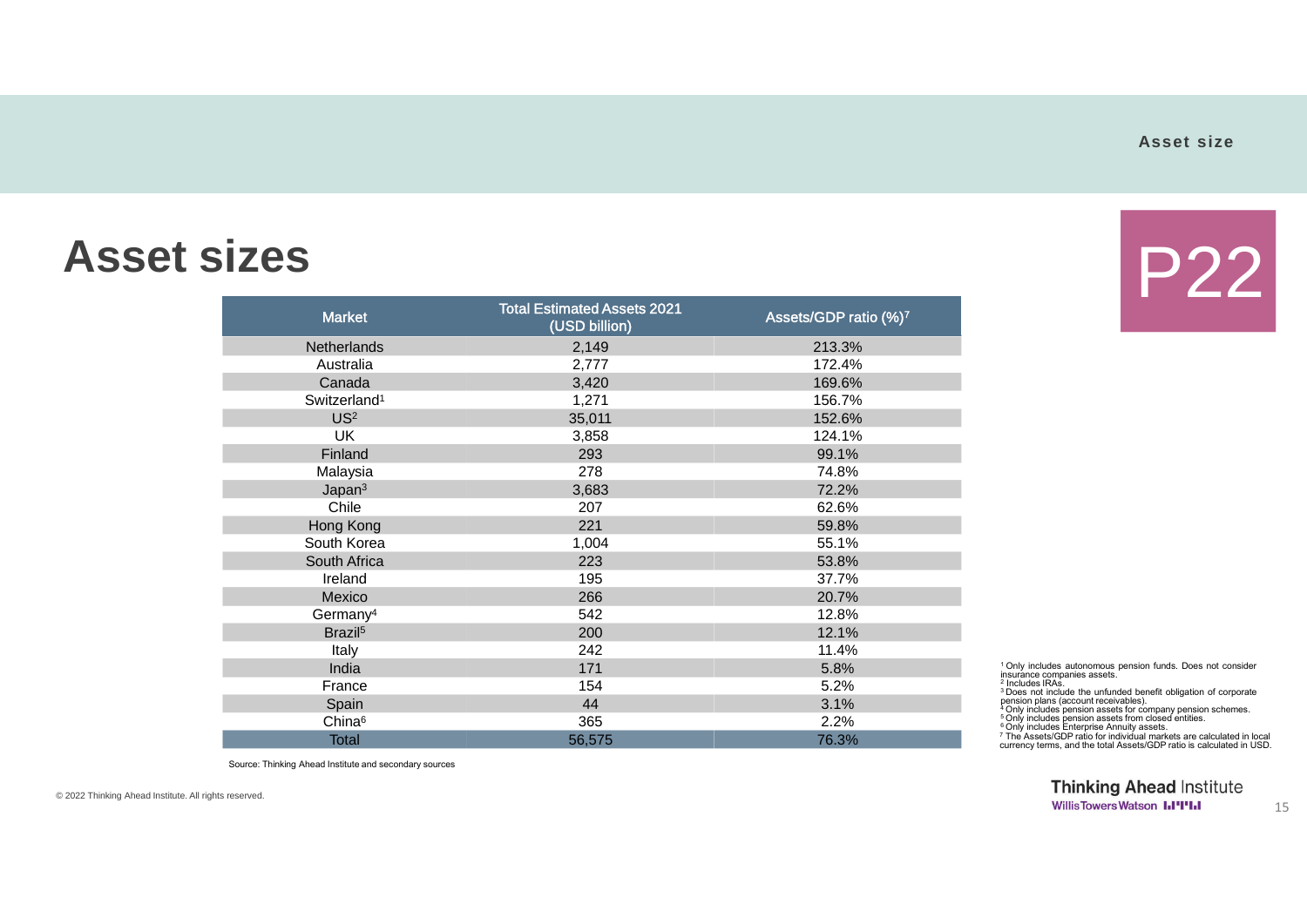#### **Pension asset growth versus market returns**

| Period to end<br>December 2021 | Total assets growth in USD<br>- All countries<br>Annualised | Total assets growth in USD<br>$-$ P7 countries<br>Annualised | Reference portfolio return<br>60% Global Equity / 40% Global Debt<br>annualised |
|--------------------------------|-------------------------------------------------------------|--------------------------------------------------------------|---------------------------------------------------------------------------------|
| $1$ -year                      | 6.9%                                                        | 7.6%                                                         | 11.2%                                                                           |
| 5-year                         | 8.6%                                                        | 8.7%                                                         | 10.5%                                                                           |
| 10-year                        | 6.8%                                                        | 6.8%                                                         | 8.5%                                                                            |
| 20-year                        | 6.8%                                                        | 6.5%                                                         | 7.1%                                                                            |

Total pension asset growth has been quite closely matched to global public market equity and bond returns over the last 20 years.

The reference portfolio returns are a simple proxy for market returns used by some funds – in practice funds seek to outperform this return by adopting different mixes of asset to the 60/40 split in the reference portfolio. In particular, funds have large alternative assets exposures.

Pension asset growth includes net cash flows – contributions in and benefits out. Most calculations suggest that this amount has been quite small relative to the size of assets and market growth.

Source: Thinking Ahead Institute and secondary sources Growth in all countries not adjusted for the change from using P11 to P22 over the period Figures for P7 are like-for-like in the 7 countries selected

Reference Portfolio used by some pension funds as performance comparator for an averagely sized risk appetite The Reference Portfolio is rebalanced annually Source: MSCI ACWI Index ; Bloomberg Barclays Global Aggregate Bond Index All calculations in US dollars

**Thinking Ahead Institute WillisTowersWatson I.I'l'I.I**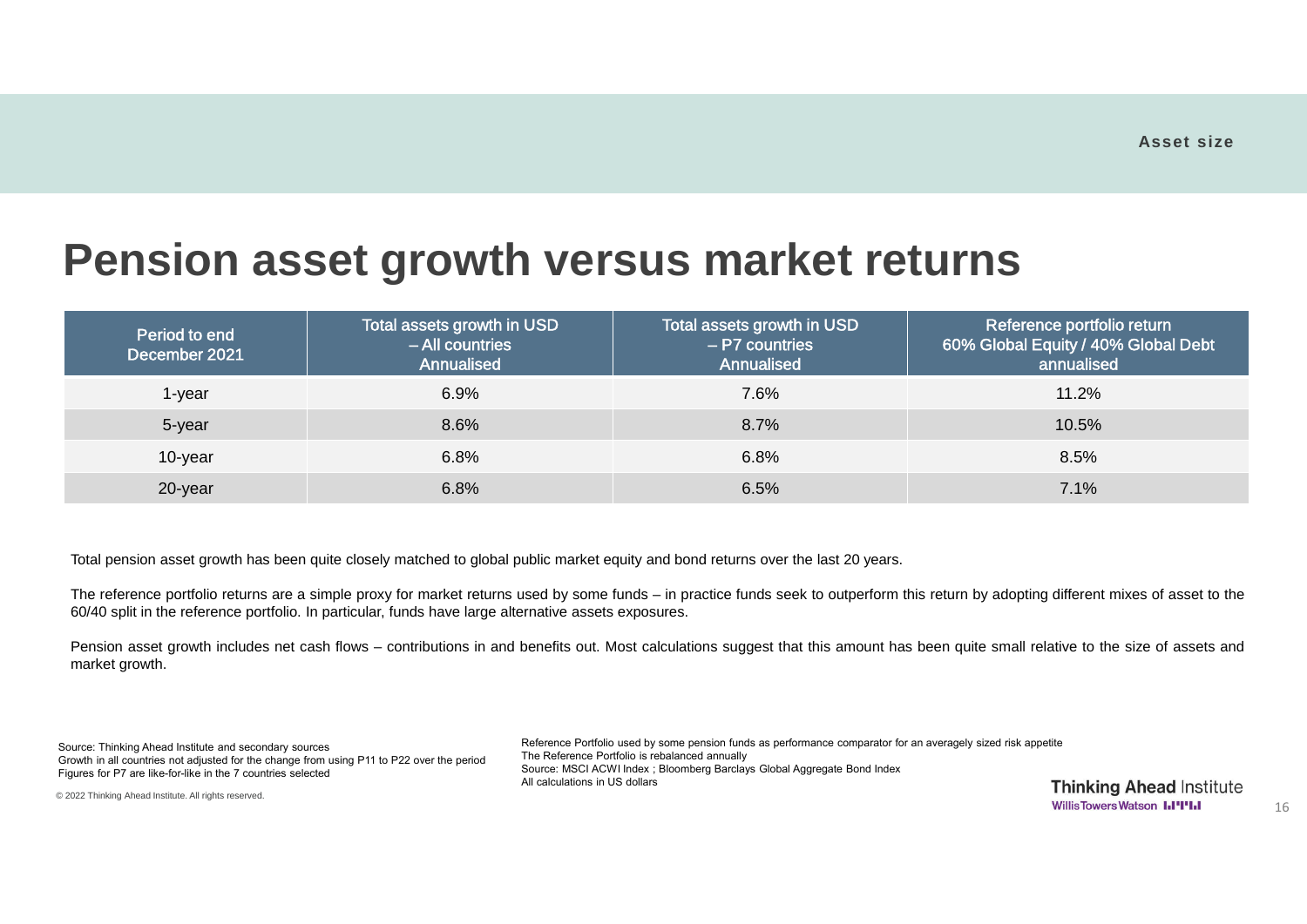## **Evolution of P7 ranking: USD bn assets**

**2001 2011 2016 2018 2021e** Australia – Canada – Japan – Netherlands – Switzerland – US – UK

UK Market reaches #2 by overtaking Japan in 2021 Evolution of assets under management (USD bn) over the past two decades

| 2001               |       | 2011        |        | 2021e              |        |
|--------------------|-------|-------------|--------|--------------------|--------|
| <b>US</b>          | 9,723 | US          | 15,312 | US                 | 35,011 |
| Japan              | 2,116 | Japan       | 3,709  | UK                 | 3,858  |
| <b>UK</b>          | 1,054 | UK          | 2,489  | Japan              | 3,683  |
| Canada             | 809   | Canada      | 2,270  | Canada             | 3,420  |
| <b>Netherlands</b> | 433   | Australia   | 1,414  | Australia          | 2,777  |
| Switzerland        | 276   | Netherlands | 1,076  | <b>Netherlands</b> | 2,149  |
| Australia          | 270   | Switzerland | 666    | Switzerland        | 1,271  |

Source: Thinking Ahead Institute and secondary sources

© 2022 Thinking Ahead Institute. All rights reserved.

**Thinking Ahead Institute WillisTowersWatson I.I'l'I.I**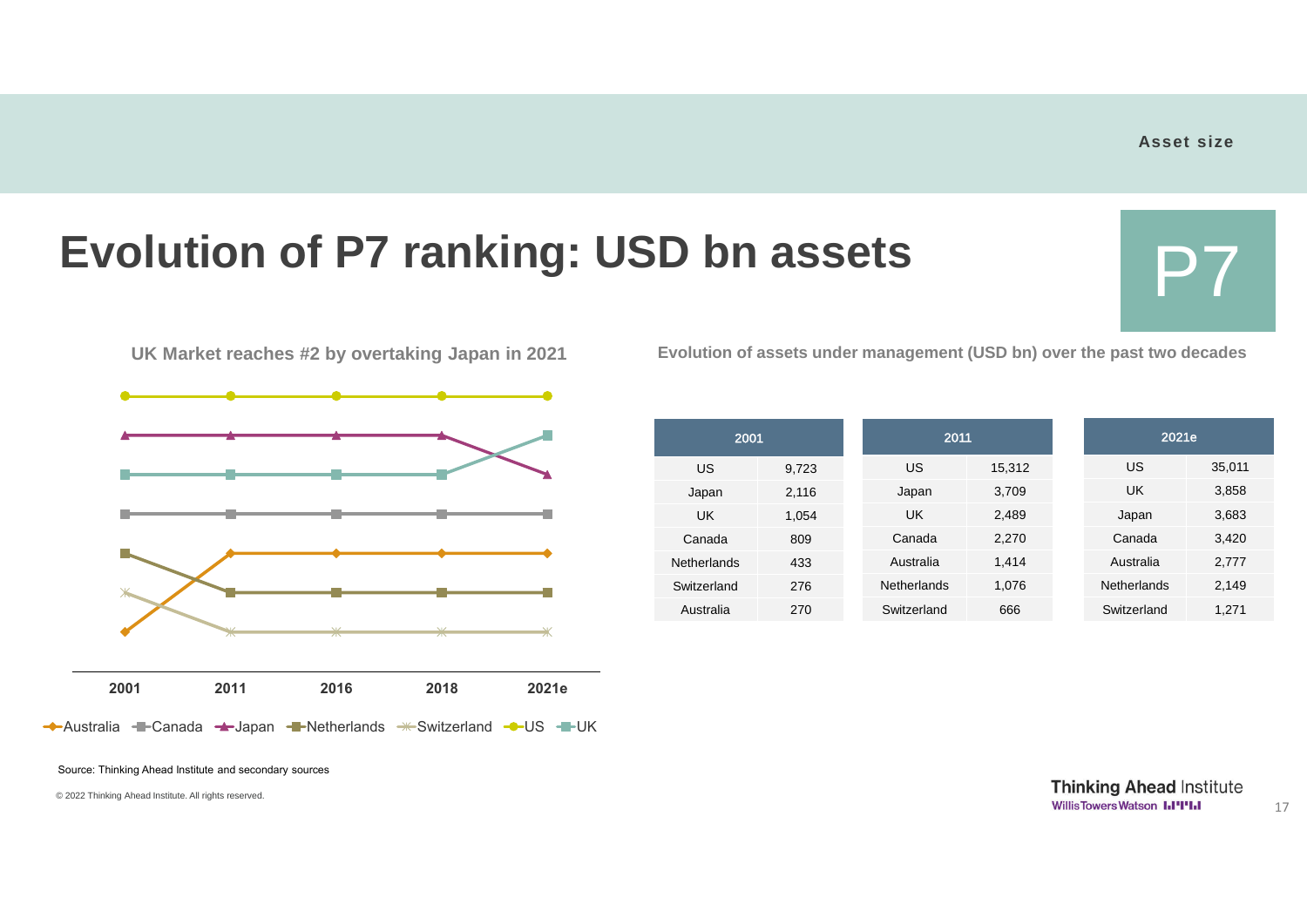### **Asset allocation and DB/DC split**



■ Equity ■ Bonds ■ Other ■ Cash **Asset allocation 2021 DB/DC split 2021\***



Source: Thinking Ahead Institute and secondary sources

Numbers may not add up 100% due to rounding

\*The majority of pension fund assets in Switzerland are DC and take the form of cash balance plans, whereby the plan sponsor shares the investment risk and the assets are pooled. Pure DC assets have only recently been intr have seen strong growth, they are not yet large enough to justify inclusion in this analysis.

'In January 2017, the UK's Office for National Statistics stated that the figures previously disclosed for DC entitlements were significantly overestimated. As a result there is a significant decrease in UK DC pension asse study. This change has a very limited impact on the P7 DC assets; in the order of a one percent reduction.

\* Canadian DC assets now include individual accounts. Historical figures have been restated.

© 2022 Thinking Ahead Institute. All rights reserved.

**Thinking Ahead Institute WillisTowersWatson I.I'I'I.I**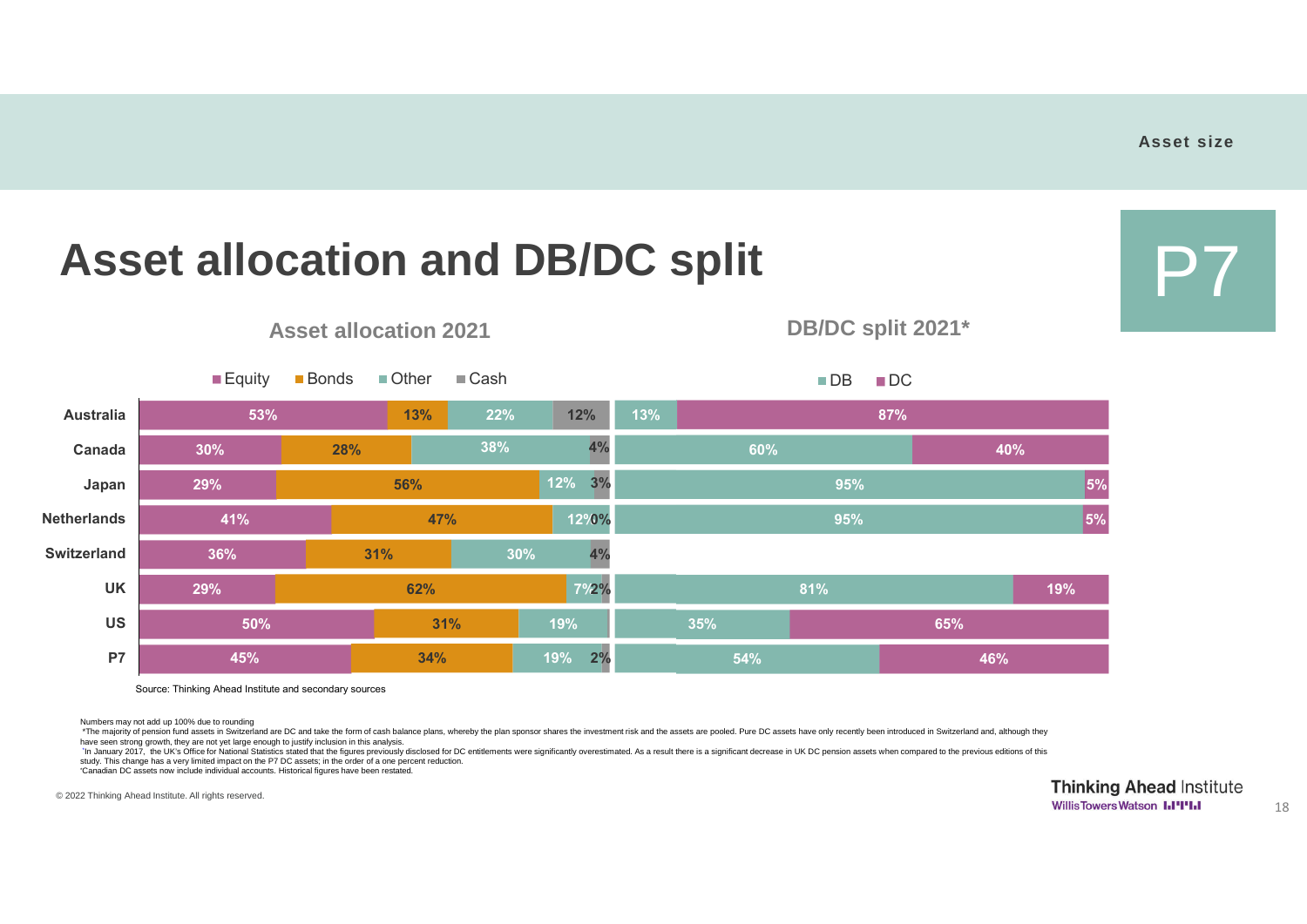#### **Concentration of assets in top 300 pension funds**



■ Top 20 funds as % of Global Pension Assets ■ 300 biggest funds as % of Global Pension Assets

Source: Thinking Ahead Institute and secondary sources

The annual Pension & Investments / Thinking Ahead Institute world 300 Analysis ranks the world's largest 300 pension funds by assets.

The assets of the top 300 pension funds represent 41% of the total global pension assets and the top 20 pension funds account for 17% of total global pension assets.

© 2022 Thinking Ahead Institute. All rights reserved.

**Thinking Ahead Institute WillisTowersWatson I.I'I'I.I**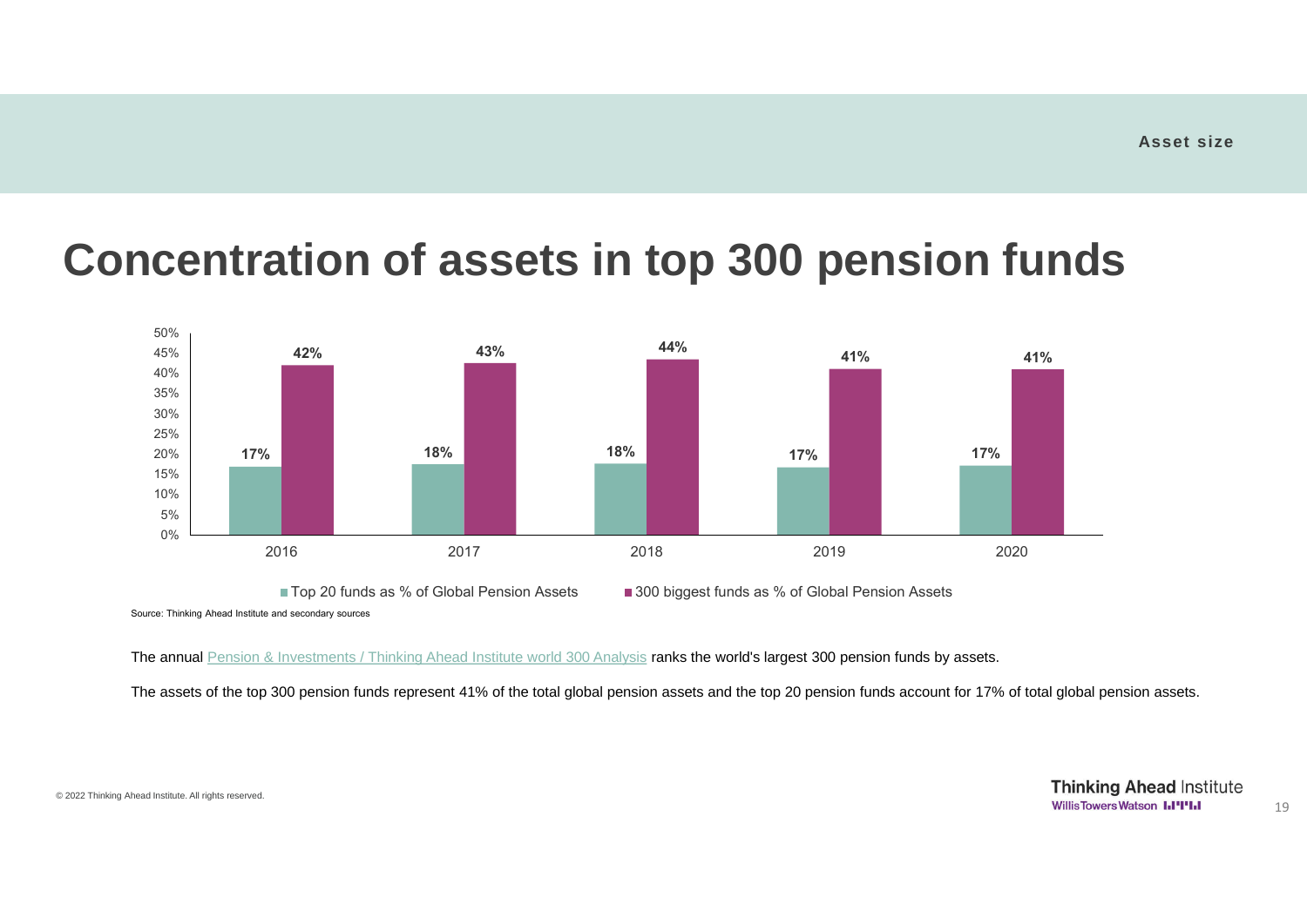#### **Relative size of top pension funds by market**





The top ten US pension funds represent 7.8% of total US assets.

The top ten Japanese pension funds account for 67.4% of total Japanese assets. This is because the Government Pension Investment Fund represents 46.2% of Japan's pension assets.

In the UK, the top ten pension funds represent 16.2% of the total UK pension assets. Among them, 12.5% are private pension funds and the 3.7% are state-sponsored pension funds.

Source: Thinking Ahead Institute and secondary sources

© 2022 Thinking Ahead Institute. All rights reserved.

**Thinking Ahead Institute WillisTowersWatson I.I'I'I.I**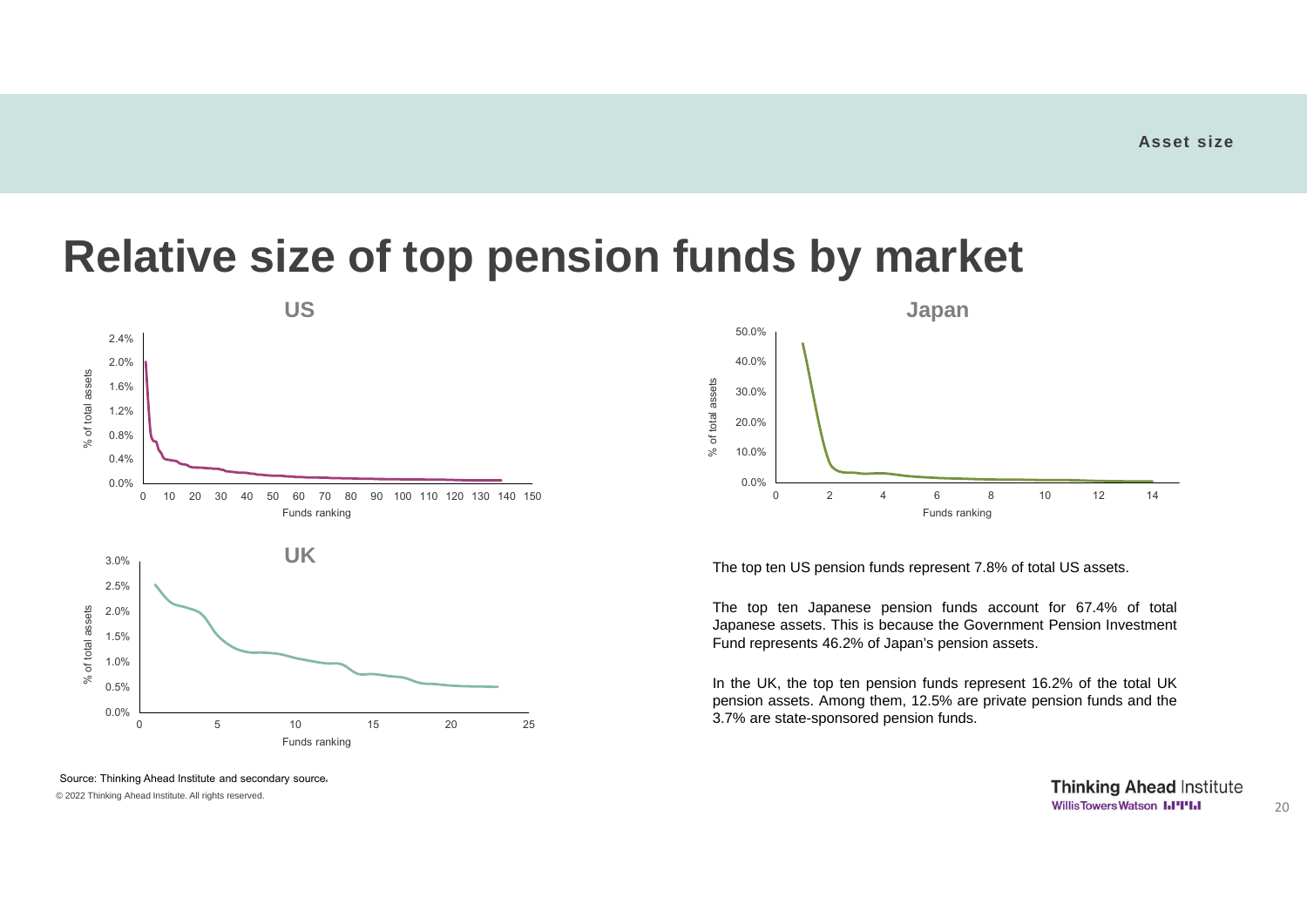P22

### **A decade of growth**

In 2021 global pension assets are estimated to have reached USD 56,575 billion, an increase of slightly under 7% in a year.

The US is the largest pension market followed, at significant distance, by the UK and Japan. Together, these three markets account for over 75% of all pension assets.

| <b>Market</b>      | (USD billion) | Total assets 2011 Total assets 2021e<br>(USD billion) | 10-year CAGR<br>(USD) <sup>1</sup> |
|--------------------|---------------|-------------------------------------------------------|------------------------------------|
| Australia          | 1,414         | 2,777                                                 | 7.0%                               |
| Brazil             | 323           | 200                                                   | $-4.7%$                            |
| Canada             | 2,270         | 3,420                                                 | 4.2%                               |
| Chile              | 136           | 207                                                   | 4.3%                               |
| China              | 56            | 365                                                   | 20.6%                              |
| Finland            | 175           | 293                                                   | 5.3%                               |
| France             | 140           | 154                                                   | 0.9%                               |
| Germany            | 447           | 542                                                   | 1.9%                               |
| Hong Kong          | 90            | 221                                                   | 9.4%                               |
| India              | 78            | 171                                                   | 8.2%                               |
| Ireland            | 94            | 195                                                   | 7.6%                               |
| Italy              | 117           | 242                                                   | 7.5%                               |
| Japan              | 3,709         | 3,683                                                 | $-0.1%$                            |
| Malaysia           |               | 278                                                   |                                    |
| Mexico             | 142           | 266                                                   | 6.5%                               |
| <b>Netherlands</b> | 1,076         | 2,149                                                 | 7.2%                               |
| South Africa       | 220           | 223                                                   | 0.2%                               |
| South Korea        | 318           | 1.004                                                 | 12.2%                              |
| Spain              | 40            | 44                                                    | 0.9%                               |
| Switzerland        | 666           | 1,271                                                 | 6.7%                               |
| <b>UK</b>          | 2,489         | 3,858                                                 | 4.5%                               |
| US                 | 15,312        | 35,011                                                | 8.6%                               |
| <b>Total</b>       | 29,312        | 56,575                                                | $6.7\%$ <sup>1</sup>               |

Source: Thinking Ahead Institute and secondary sources

© 2022 Thinking Ahead Institute. All rights reserved.

1 10 year growth rates are not available for Malaysia Total assets are in USD billion CAGR is is USD.

**Thinking Ahead Institute WillisTowersWatson I.I'l'I.I**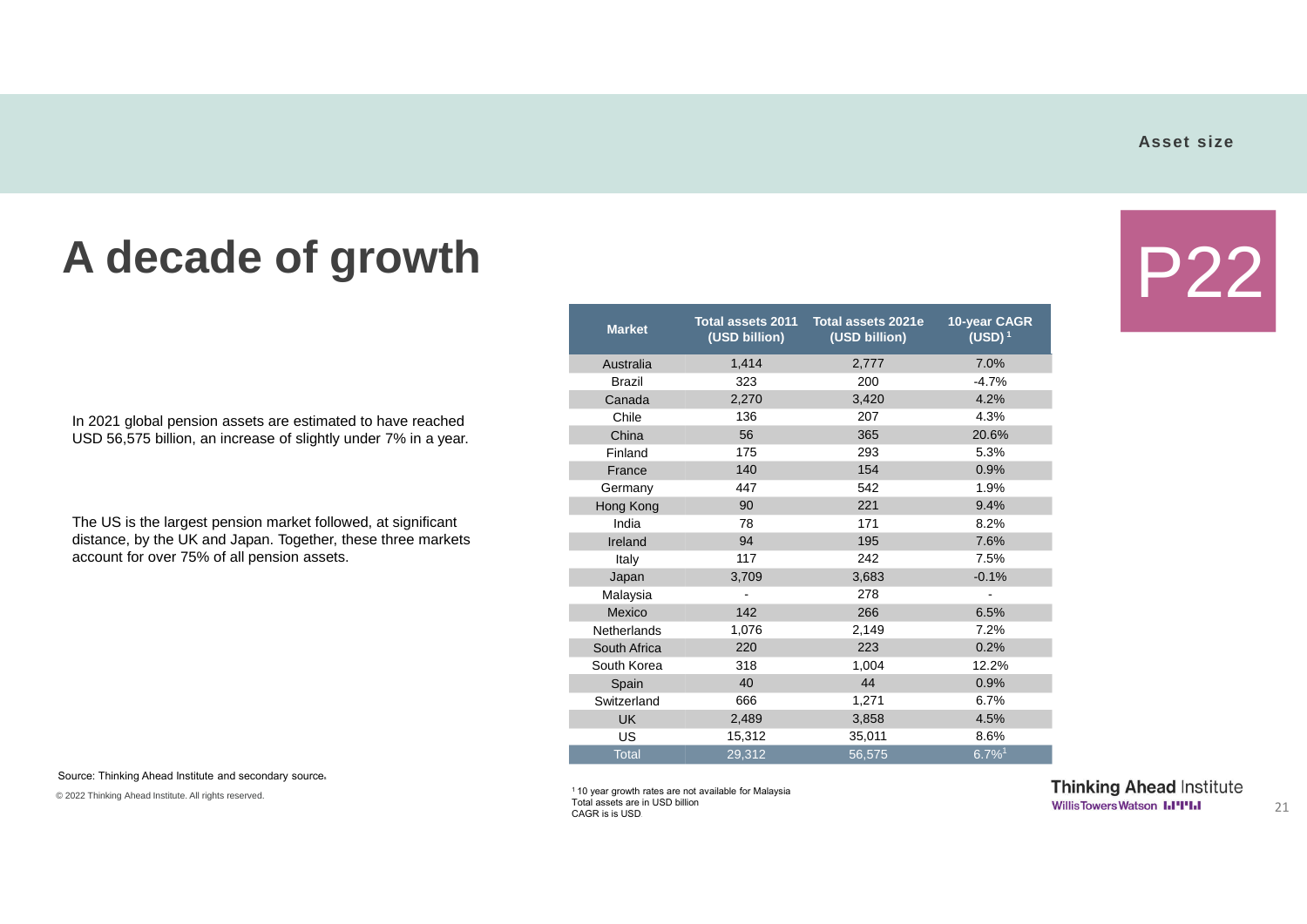#### **Relative weights of markets**

In the past decade, the weights of Australia, China, Hong Kong, Netherlands, South Korea and US have increased relative to other markets in the study.

While the weighting of India, Ireland, Italy, Mexico and Spain has remained unchanged.

Relative weights of each market

| <b>Market</b>         | 2010   | 2021e  |
|-----------------------|--------|--------|
| Australia             | 4.8%   | 4.9%   |
| <b>Brazil</b>         | 1.1%   | 0.4%   |
| Canada <sup>1</sup>   | 7.7%   | 6.0%   |
| Chile                 | 0.5%   | 0.4%   |
| China                 | 0.2%   | 0.6%   |
| Finland               | 0.6%   | 0.5%   |
| France <sup>1</sup>   | 0.5%   | 0.3%   |
| Germany               | 1.5%   | 1.0%   |
| Hong Kong             | 0.3%   | 0.4%   |
| India                 | 0.3%   | 0.3%   |
| Ireland               | 0.3%   | 0.3%   |
| Italy                 | 0.4%   | 0.4%   |
| Japan                 | 12.7%  | 6.5%   |
| Malaysia <sup>2</sup> |        | 0.5%   |
| Mexico                | 0.5%   | 0.5%   |
| <b>Netherlands</b>    | 3.7%   | 3.8%   |
| South Africa          | 0.7%   | 0.4%   |
| South Korea           | 1.1%   | 1.8%   |
| Spain                 | 0.1%   | 0.1%   |
| Switzerland           | 2.3%   | 2.2%   |
| UK <sup>1</sup>       | 8.5%   | 6.8%   |
| <b>US</b>             | 52.2%  | 61.9%  |
| <b>Total</b>          | 100.0% | 100.0% |

<sup>1</sup> There was a methodology change for France and Canada in 2008/2009 and a methodology change for UK in 2012 and 2016. <sup>2</sup> 2010 figures for Malaysia are not available.

Source: Thinking Ahead Institute and secondary sources

© 2022 Thinking Ahead Institute. All rights reserved.

**Thinking Ahead Institute WillisTowersWatson I.I'l'I.I**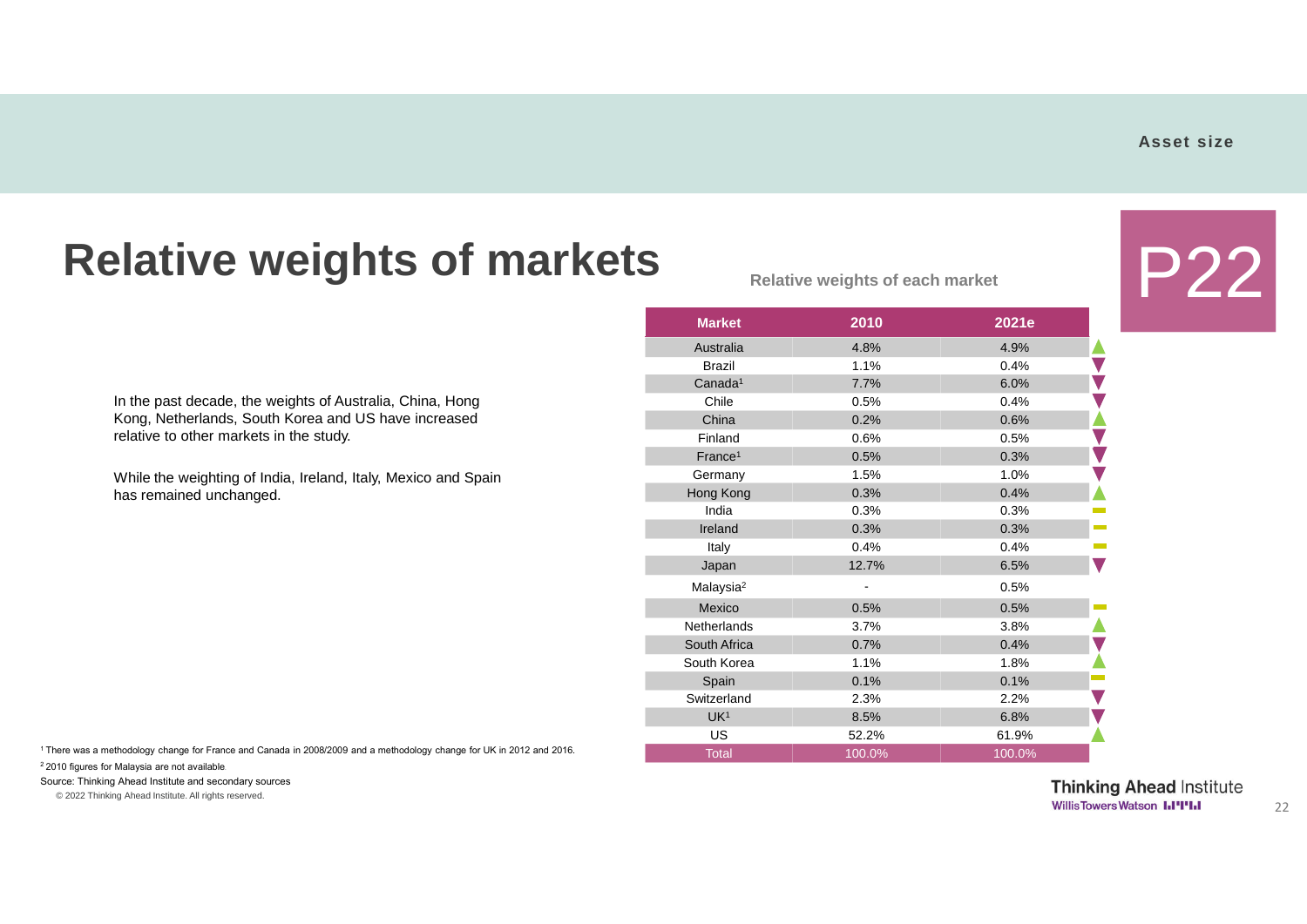#### **Asset size**

#### **Growth rates in USD**

During the last ten years, the fastest growing pension markets have been China (20.6%), South Korea (12.2%) and Hong Kong (9.4%), in USD terms.

Brazil, Japan and South Africa have had the slowest rates of growth in USD terms since 2011 (-4.7%, -0.1% and 0.2% respectively).

1 There was a methodology change for France and Canada in 2008/2009 and a methodology change for UK in 2012 and 2016.

2 1-year growth rate does not capture net contributions in markets

<sup>3</sup> Existing contribution rates as well as the fact that retirees can cash in all their benefits (i.e. no compulsion to lock in or annuities), can have a significant impact on expected asset growth in Australia.

4 10-year growth rates are not available for Malaysia.

| Growth rates to 2021e (USD) |                          |             |              |
|-----------------------------|--------------------------|-------------|--------------|
| <b>Market</b>               | 1-year CAGR <sup>2</sup> | 5-year CAGR | 10-year CAGR |
| Australia <sup>3</sup>      | 11.6%                    | 9.3%        | 7.0%         |
| <b>Brazil</b>               | $-14.2%$                 | $-4.1%$     | $-4.7%$      |
| Canada <sup>1</sup>         | 8.8%                     | 7.5%        | 4.2%         |
| Chile                       | $-2.8%$                  | 3.6%        | 4.3%         |
| China                       | 5.9%                     | 18.0%       | 20.6%        |
| Finland                     | 6.3%                     | 7.9%        | 5.3%         |
| France <sup>1</sup>         | $-0.3%$                  | 1.7%        | 0.9%         |
| Germany                     | $-2.7%$                  | 5.9%        | 1.9%         |
| Hong Kong                   | 5.7%                     | 10.2%       | 9.4%         |
| India                       | 1.3%                     | 8.9%        | 8.2%         |
| Ireland                     | $-1.5%$                  | 8.1%        | 7.6%         |
| Italy                       | $-0.6%$                  | 8.7%        | 7.5%         |
| Japan                       | $-1.1%$                  | 5.8%        | $-0.1%$      |
| Malaysia <sup>4</sup>       | $-1.7%$                  | 7.6%        |              |
| Mexico                      | 0.3%                     | 11.1%       | 6.5%         |
| Netherlands                 | 2.3%                     | 9.6%        | 7.2%         |
| South Africa                | 3.1%                     | 1.8%        | 0.2%         |
| South Korea                 | $-2.6%$                  | 10.3%       | 12.2%        |
| Spain                       | 0.4%                     | 3.3%        | 0.9%         |
| Switzerland                 | 5.5%                     | 9.5%        | 6.7%         |
| UK <sup>1</sup>             | 7.7%                     | 7.7%        | 4.5%         |
| <b>US</b>                   | 8.5%                     | 9.2%        | 8.6%         |
| Average                     | 1.8%                     | 7.3%        | 5.7%         |

Source: Thinking Ahead Institute and secondary sources

© 2022 Thinking Ahead Institute. All rights reserved.

**Thinking Ahead Institute WillisTowersWatson I.I'l'I.I**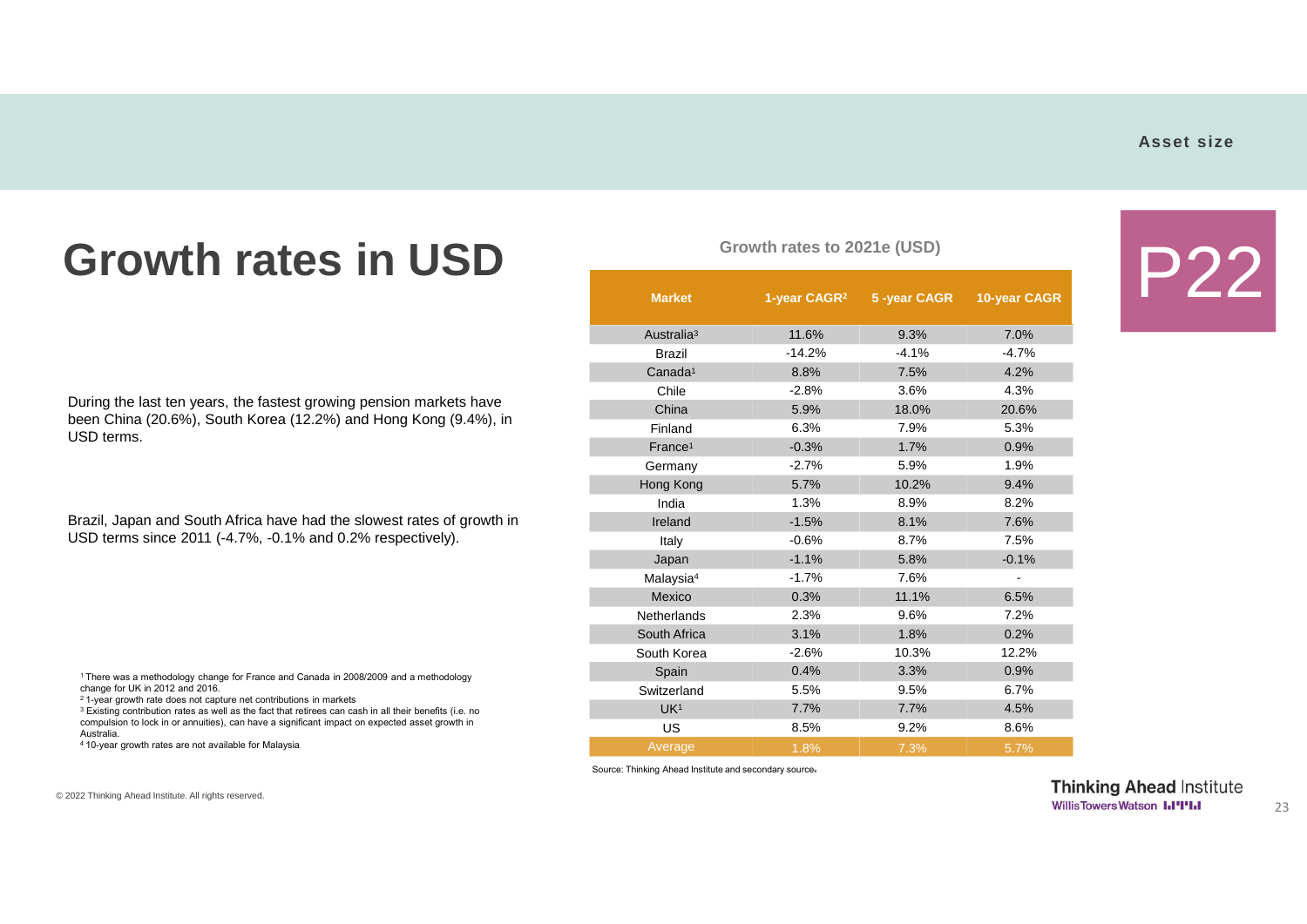#### **Growth rates in local currency**

Estimated five-year growth rates range from -0.3% pa in France to 16.0% pa in China.

During the past ten years China's pension assets have grown the fastest, followed by those of South Korea and India, when calculated in local currency.

<sup>1</sup> There was a methodology change for France and Canada in 2008/2009 and a methodology change for UK in 2012 and 2016.

<sup>2</sup> 1-year growth rate does not capture net contributions in markets

<sup>3</sup>10 year growth rates are not available Malaysia.

© 2022 Thinking Ahead Institute. All rights reserved.

Growth rates to 2021e (LC)

| <b>Market</b>         | 1-year CAGR <sup>2</sup> | 5-year CAGR | 10-year CAGR |
|-----------------------|--------------------------|-------------|--------------|
| Australia             | 17.9%                    | 10.5%       | 10.7%        |
| <b>Brazil</b>         | $-6.9%$                  | 6.8%        | 6.5%         |
| Canada <sup>1</sup>   | 8.8%                     | 6.4%        | 6.6%         |
| Chile                 | 15.8%                    | 8.7%        | 9.6%         |
| China                 | 3.4%                     | 16.0%       | 20.6%        |
| Finland               | 15.3%                    | 6.4%        | 6.7%         |
| France <sup>1</sup>   | 8.1%                     | 0.3%        | 2.3%         |
| Germany               | 5.5%                     | 4.4%        | 3.3%         |
| Hong Kong             | 6.3%                     | 10.3%       | 9.4%         |
| India                 | 2.9%                     | 11.0%       | 11.7%        |
| Ireland               | 6.8%                     | 6.5%        | 9.1%         |
| Italy                 | 7.8%                     | 7.1%        | 9.0%         |
| Japan                 | 10.3%                    | 5.5%        | 4.0%         |
| Malaysia <sup>3</sup> | 1.7%                     | 6.0%        |              |
| Mexico                | 3.6%                     | 11.0%       | 10.7%        |
| Netherlands           | 10.9%                    | 8.0%        | 8.6%         |
| South Africa          | 12.2%                    | 5.1%        | 7.2%         |
| South Korea           | 6.4%                     | 10.0%       | 12.5%        |
| Spain                 | 8.9%                     | 1.9%        | 2.3%         |
| Switzerland           | 9.3%                     | 7.2%        | 6.4%         |
| UK <sup>1</sup>       | 8.4%                     | 5.7%        | 5.9%         |
| US                    | 8.5%                     | 9.2%        | 8.6%         |
| Average               | 7.8%                     | 7.4%        | 8.2%         |

Source: Thinking Ahead Institute and secondary sources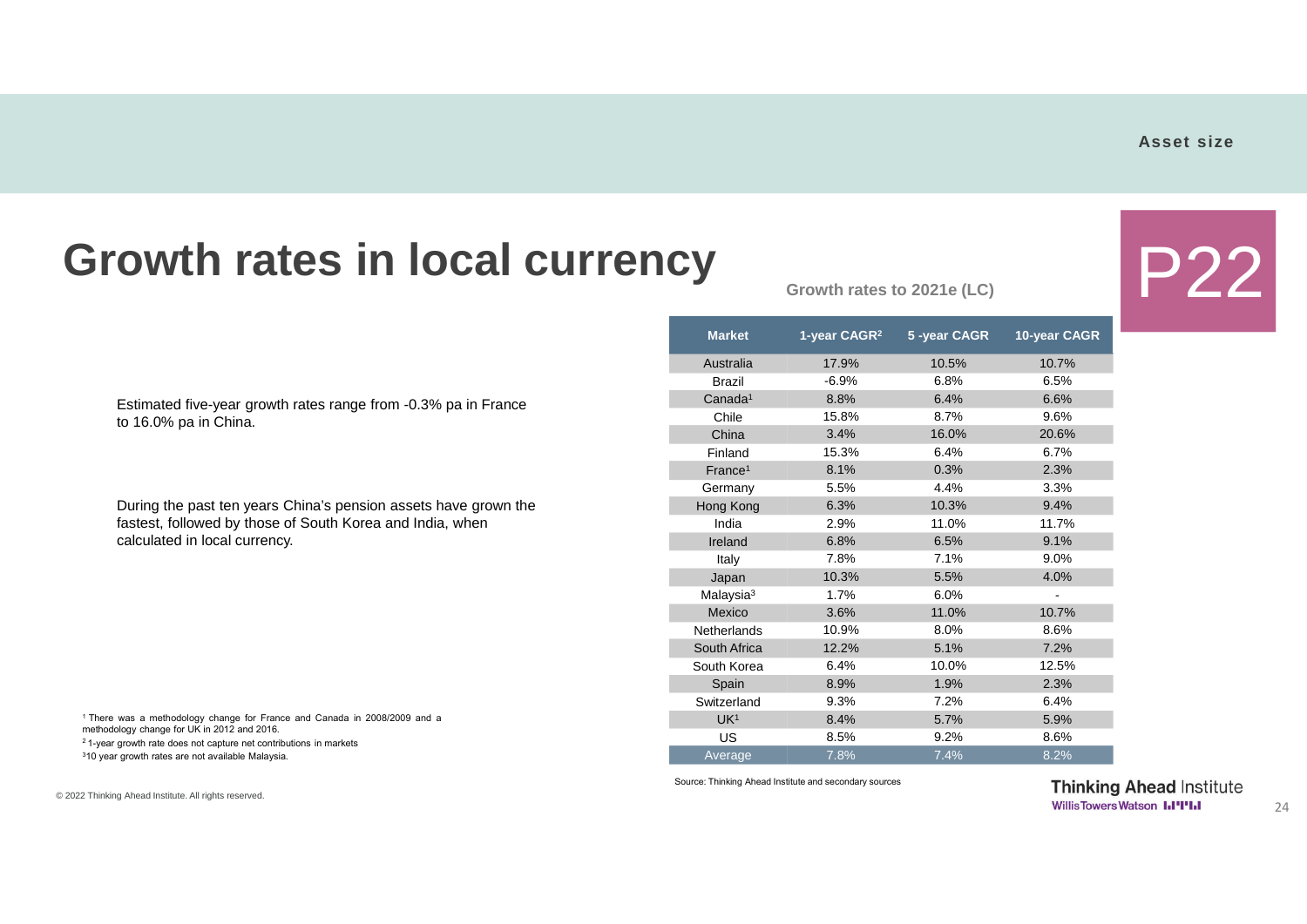#### **Asset size**

### **Currency impact**

In 2021, currencies that depreciated the most against the USD were the Chilean Peso (-16.0%), the Japanese Yen (-10.3%), the South Korean Won (-8.5%) and the South African Rand (-8.1%).

On the other hand, only currency that rose against the USD was the Chinese Yuan (2.4%).

Over longer periods, there has been a trend of strengthening USD relative to other major currencies. During the last 10 years, the only currency that has appreciated against the USD was the Swiss Franc (0.3% pa).

**Variation in FX rates against USD)** 

| CAGR |  |
|------|--|

| <b>Market</b>         | 1-year   | 5-year CAGR | 10-year CAGR |
|-----------------------|----------|-------------|--------------|
| Australia             | $-5.3%$  | $-1.1%$     | $-3.3%$      |
| <b>Brazil</b>         | $-7.9%$  | $-10.2%$    | $-10.5%$     |
| Canada                | 0.0%     | 1.1%        | $-2.2%$      |
| Chile                 | $-16.0%$ | $-4.8%$     | $-4.8%$      |
| China                 | 2.4%     | 1.7%        | 0.0%         |
| Finland               | $-7.8%$  | 1.5%        | $-1.3%$      |
| France                | $-7.8%$  | 1.5%        | $-1.3%$      |
| Germany               | $-7.8%$  | 1.5%        | $-1.3%$      |
| Hong Kong             | $-0.6%$  | $-0.1%$     | 0.0%         |
| India                 | $-1.6%$  | $-1.8%$     | $-3.1%$      |
| Ireland               | $-7.8%$  | 1.5%        | $-1.3%$      |
| Italy                 | $-7.8%$  | 1.5%        | $-1.3%$      |
| Japan                 | $-10.3%$ | 0.3%        | $-3.9%$      |
| Malaysia <sup>1</sup> | $-3.3%$  | 1.4%        |              |
| Mexico                | $-3.2%$  | 0.1%        | $-3.8%$      |
| <b>Netherlands</b>    | $-7.8%$  | 1.5%        | $-1.3%$      |
| South Africa          | $-8.1%$  | $-3.1%$     | $-6.5%$      |
| South Korea           | $-8.5%$  | 0.3%        | $-0.3%$      |
| Spain                 | $-7.8%$  | 1.5%        | $-1.3%$      |
| Switzerland           | $-3.5%$  | 2.2%        | 0.3%         |
| <b>UK</b>             | $-0.6%$  | 1.9%        | $-1.4%$      |

1 10-year growth rates are not available Malaysia.

Source: Thinking Ahead Institute and secondary sources

© 2022 Thinking Ahead Institute. All rights reserved.

**Thinking Ahead Institute WillisTowersWatson I.I'l'I.I**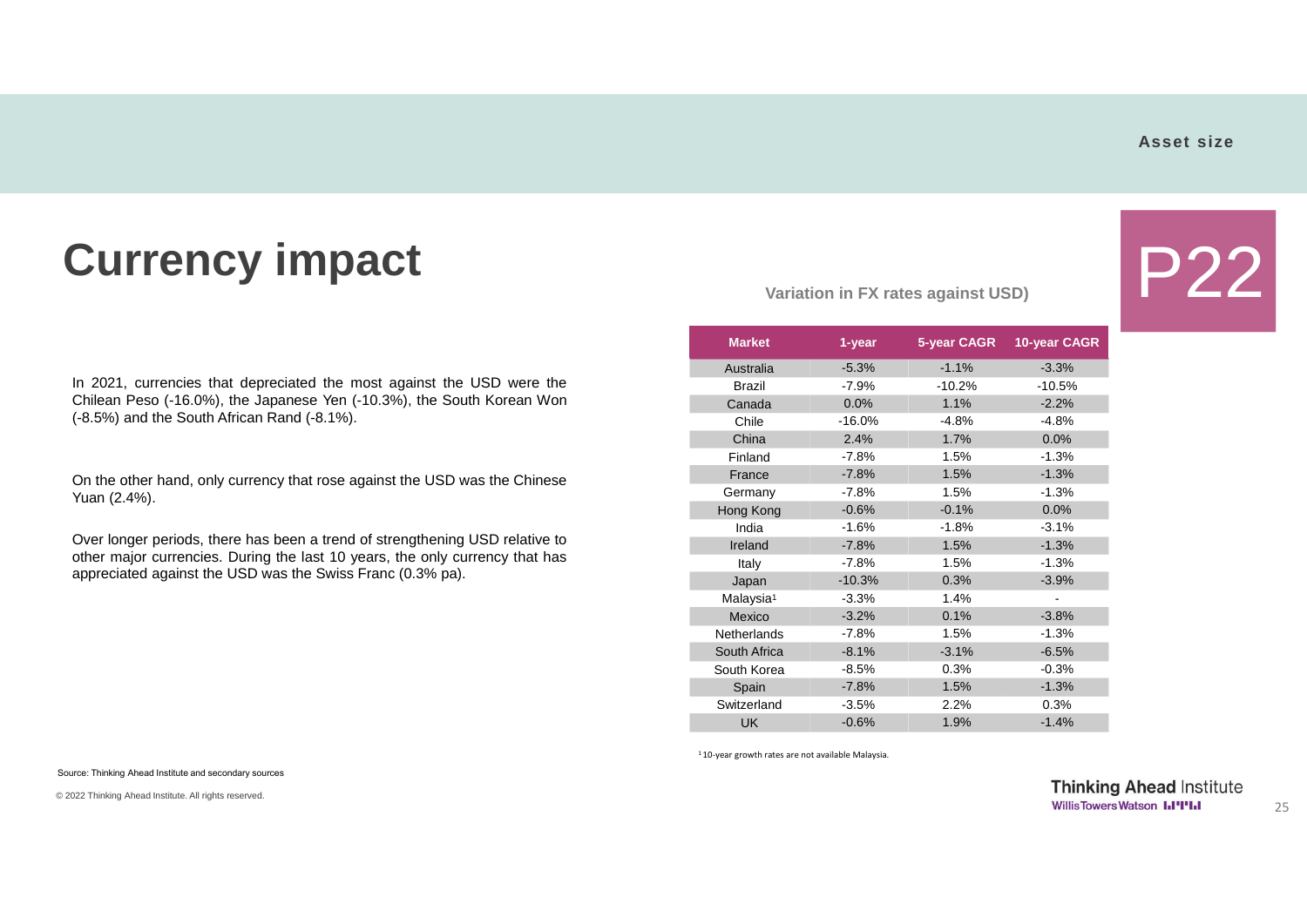P22

#### **Pension assets vs GDP in local currency**

| <b>Market</b>         | 2011 | 2021e | Change <sup>1</sup>      |
|-----------------------|------|-------|--------------------------|
| Australia             | 93%  | 172%  | 79%                      |
| <b>Brazil</b>         | 12%  | 12%   | 0%                       |
| Canada                | 127% | 170%  | 43%                      |
| Chile                 | 54%  | 63%   | 9%                       |
| China                 | 1%   | 2%    | 1%                       |
| Finland               | 64%  | 99%   | 35%                      |
| France                | 5%   | 5%    | 0%                       |
| Germany               | 12%  | 13%   | 1%                       |
| Hong Kong             | 36%  | 60%   | 23%                      |
| India                 | 4%   | 6%    | 2%                       |
| Ireland               | 39%  | 38%   | $-1%$                    |
| Italy                 | 5%   | 11%   | 6%                       |
| Japan                 | 60%  | 72%   | 13%                      |
| Malaysia <sup>2</sup> | 0%   | 75%   | $\overline{\phantom{0}}$ |
| Mexico                | 12%  | 21%   | 9%                       |
| Netherlands           | 119% | 213%  | 94%                      |
| South Africa          | 48%  | 54%   | 6%                       |
| South Korea           | 25%  | 55%   | 30%                      |
| Spain                 | 3%   | 3%    | 0%                       |
| Switzerland           | 92%  | 157%  | 64%                      |
| <b>UK</b>             | 94%  | 124%  | 31%                      |
| US                    | 98%  | 153%  | 54%                      |

**Pension assets as % of GDP**

**Pension assets as % of GDP**



<sup>1</sup> In percentage points, figures are rounded.<br><sup>2</sup> 2011 figures are not available for Malaysia

Source: Thinking Ahead Institute and secondary sources

**Thinking Ahead Institute WillisTowersWatson I.I'I'I.I**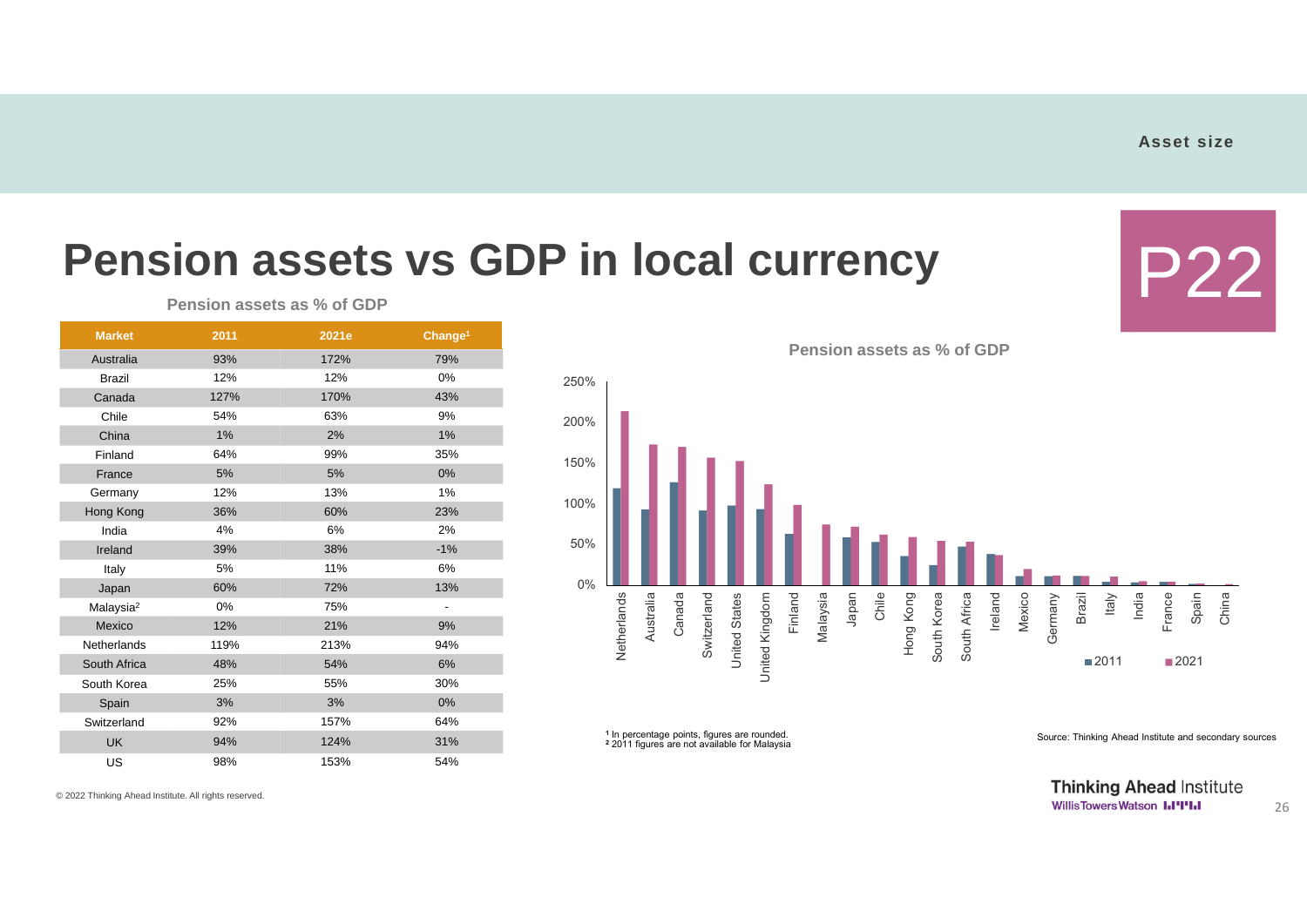P22

#### **Pension assets vs GDP in USD**

The total pension assets to GDP ratio reached 76.3% at the end of 2021.

The Netherlands has the highest ratio of pension assets to GDP (213%) followed by Australia (172%), Canada (170%), Switzerland (157%), the US (153%) and the UK (124%).

During the last ten years<sup>1</sup>, the pension assets to GDP ratio increased the most in Netherlands, Australia, Switzerland and the US (94, 79, 64 and 54 percentage points respectively). It declined only in Ireland (1 percentage point).

**Pension assets as % of GDP**



Source: Thinking Ahead Institute and secondary sources

**<sup>1</sup>** 2011 figures are not available for Malaysia

© 2022 Thinking Ahead Institute. All rights reserved.

**Thinking Ahead Institute WillisTowersWatson I.I'l'I.I**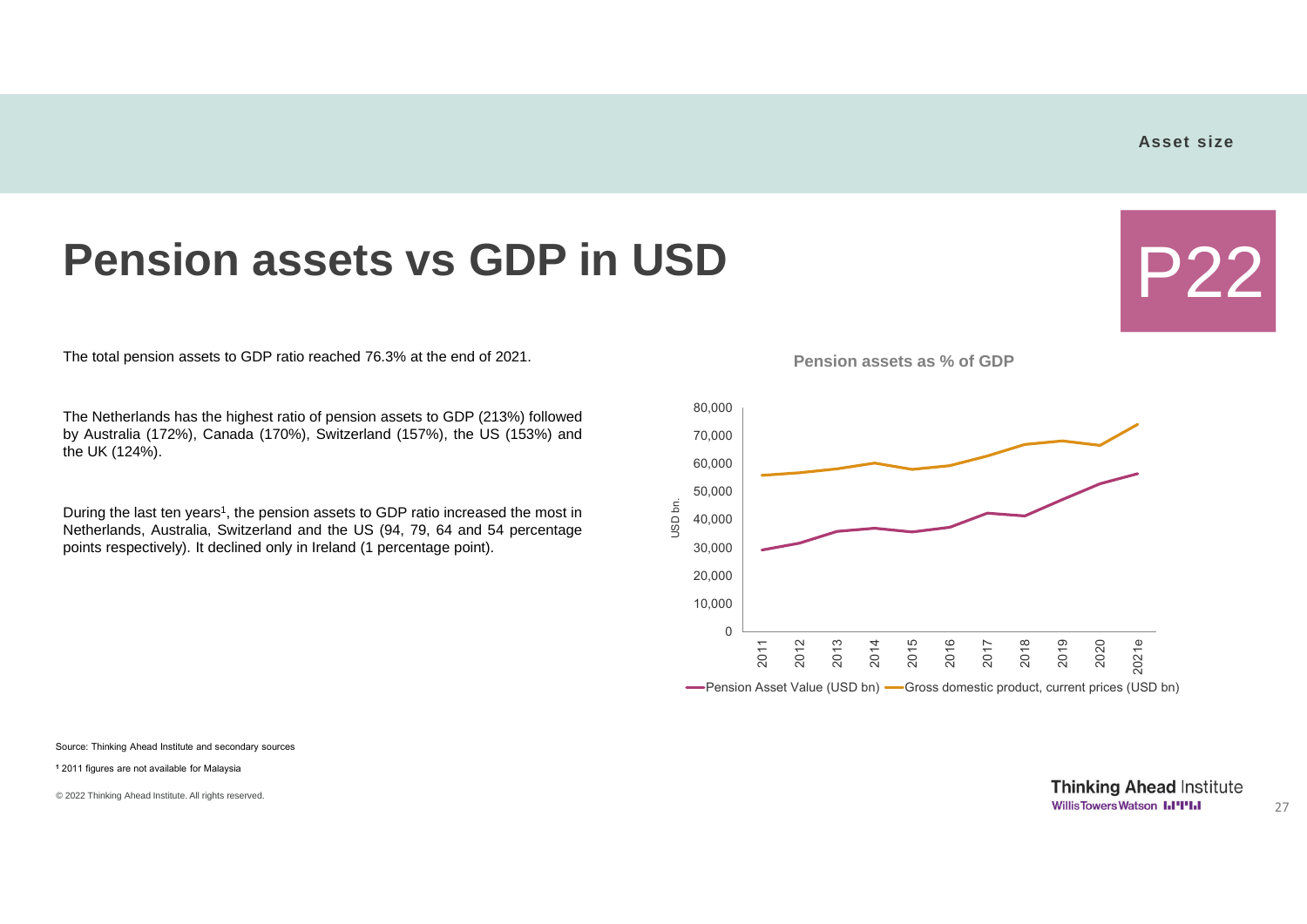

The Gini coefficient of global pension assets in 2021 was 75.3%. Pension assets are still concentrated in relatively few markets.

The global pension market has remained largely unchanged over the last 10 years. The Gini coefficient was 73.3% in 2011.

Source: Thinking Ahead Institute and secondary sources

Note: Malaysia are not included in the analysis.

© 2022 Thinking Ahead Institute. All rights reserved.

**Thinking Ahead Institute WillisTowersWatson I.I'I'I.I**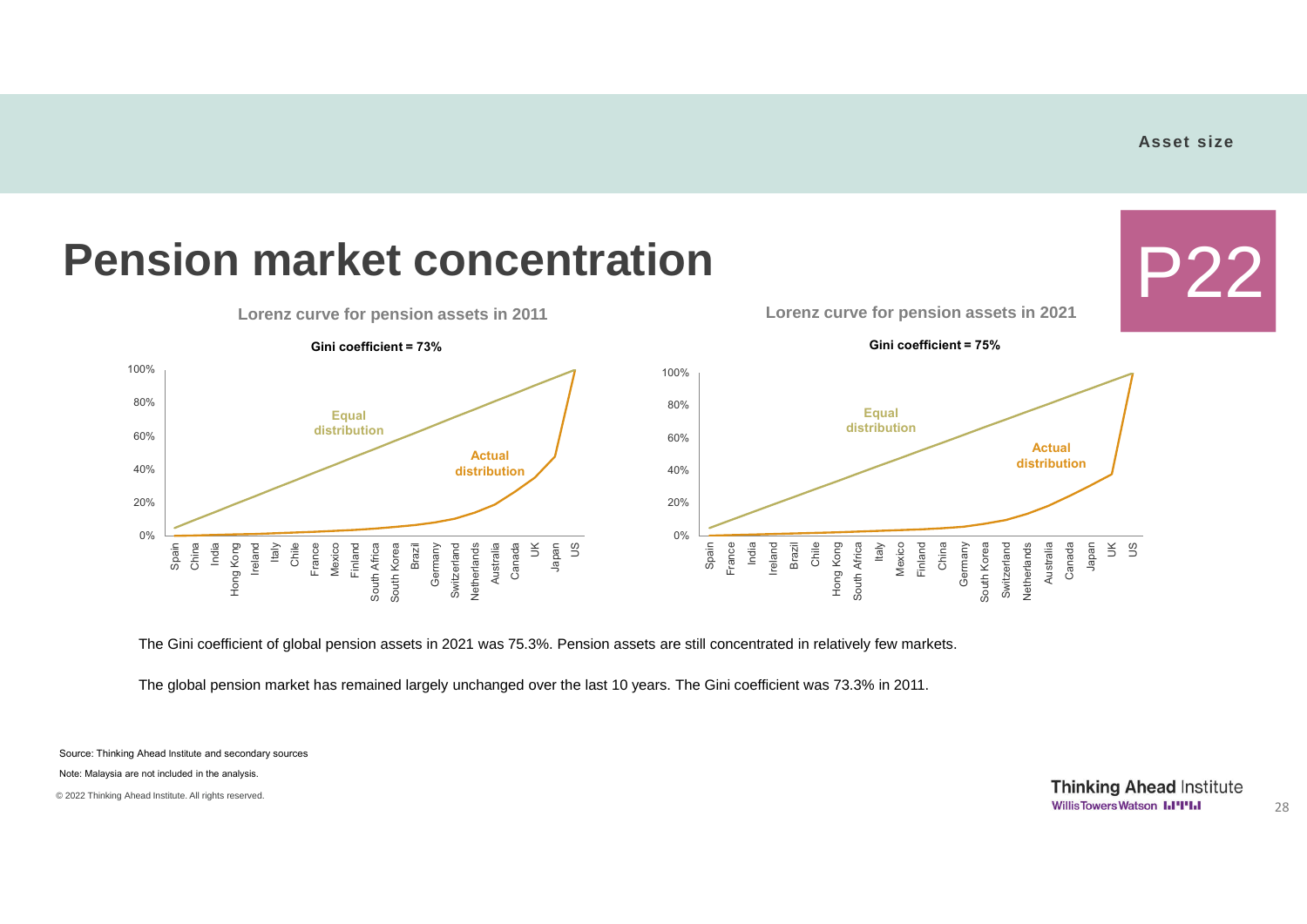#### **Asset size**



The lower Gini coefficient for GDP (59.9%) relative to pension market size (75.7%) suggests that the global pension asset pool is more concentrated than what would be suggested by their GDP levels. This could be explained by a number of factors including but not limited to a more developed capital market and a more mature pension system within the larger markets.

As a comparison, the Gini coefficient for GDP has increased over the last 10 years, from 54.6% in 2011 to 59.9% in 2021.

Source: Thinking Ahead Institute and secondary sources

© 2022 Thinking Ahead Institute. All rights reserved.

**Thinking Ahead Institute WillisTowersWatson I.I'I'I.I**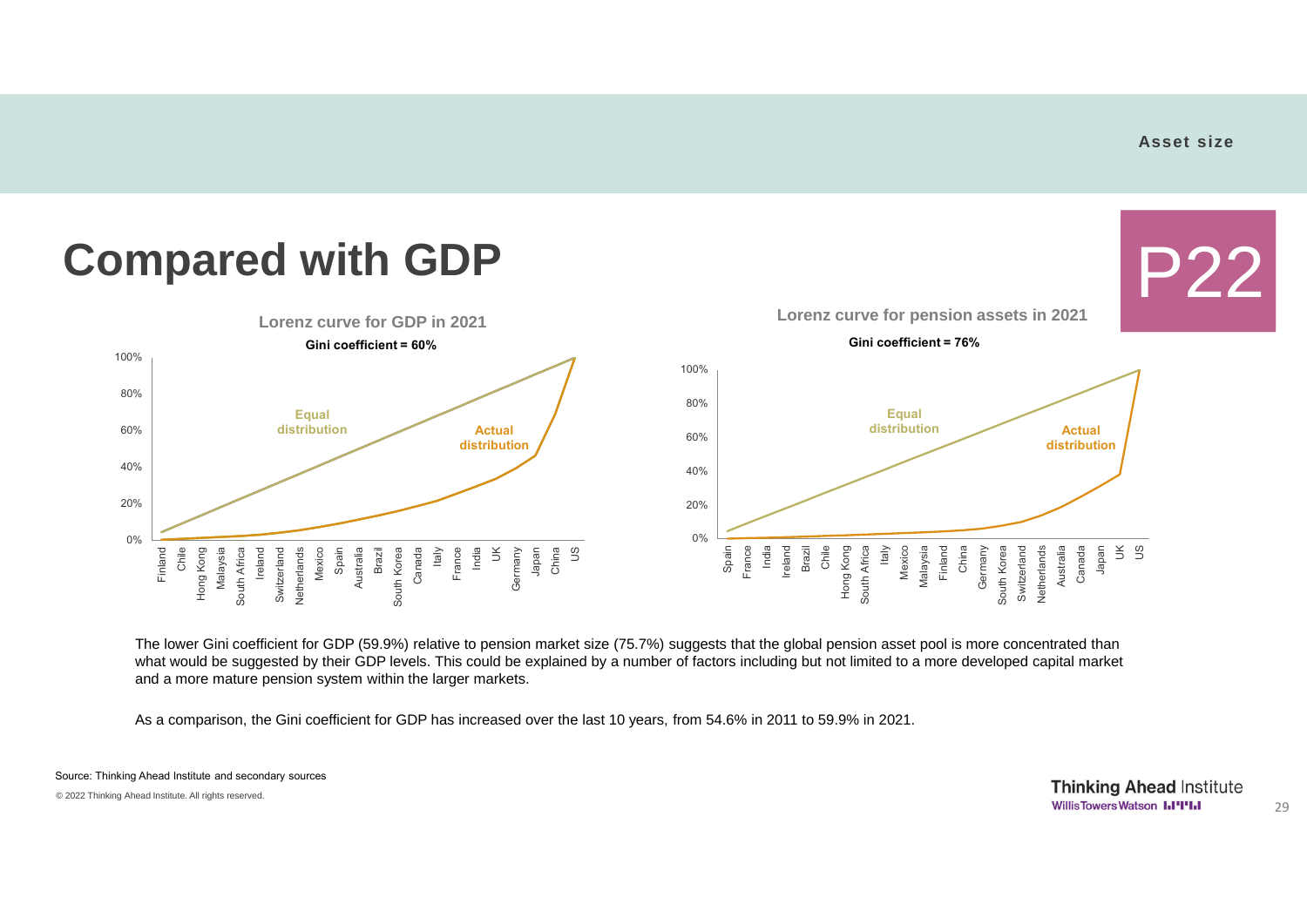**TAI Global Pensions Assets Study**

# **Section 2 | Asset Allocation**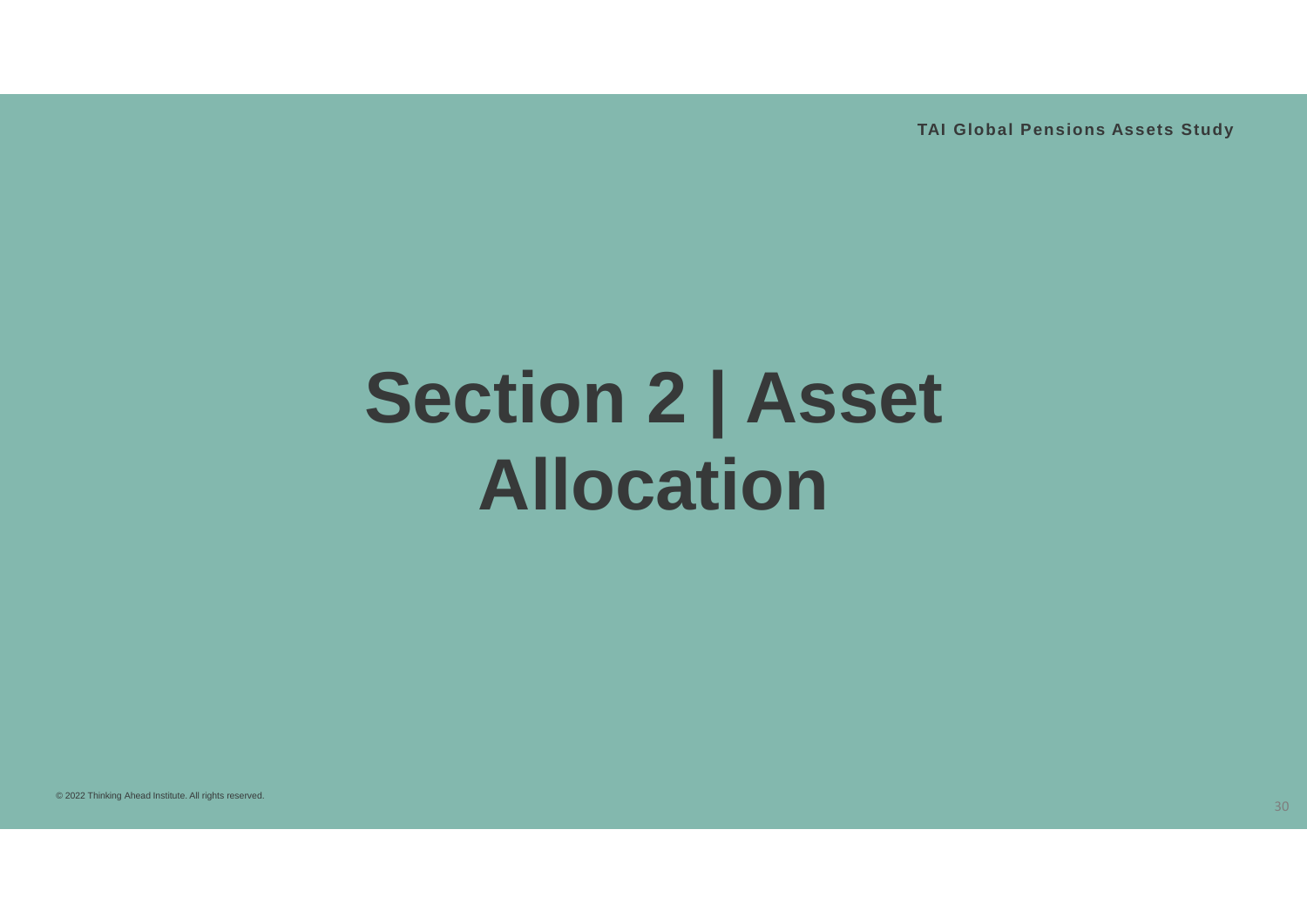

Since 2001 equity allocations have shrunk from 61% to 45% while the allocation to bonds slightly increased from 32% to 34%. Allocation to other assets (real estate and other alternatives) has increased from 5% in 2001 to an estimated 19% at the end of 2021. Allocation to cash instruments declined slightly from 3% to 2%.

© 2022 Thinking Ahead Institute. All rights reserved. Note: Numbers may not add up 100% due to rounding Source: Thinking Ahead Institute and secondary sources

**Thinking Ahead Institute WillisTowersWatson I.I'I'I.I**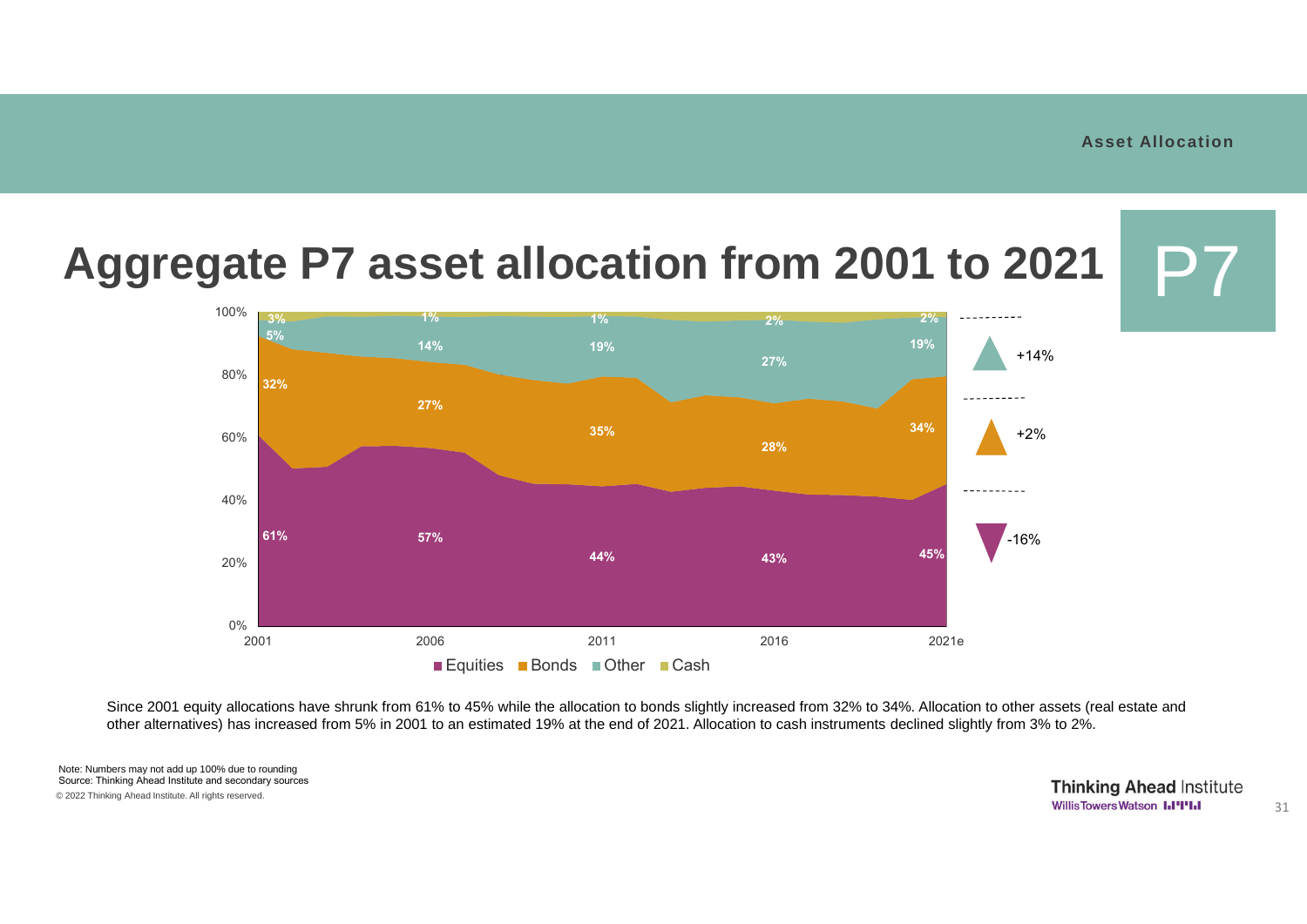P7

#### **P7 asset allocation in 2021**



In 2021, Australia and the US continued to have above average equity allocations.

The Netherlands, UK and Japan have above average exposure to bonds, while Switzerland has the most even allocations across equities, bonds and other assets.

Note: Numbers may not add up 100% due to rounding Source: Thinking Ahead Institute and secondary sources © 2022 Thinking Ahead Institute. All rights reserved.

**Thinking Ahead Institute WillisTowersWatson I.I'l'I.I**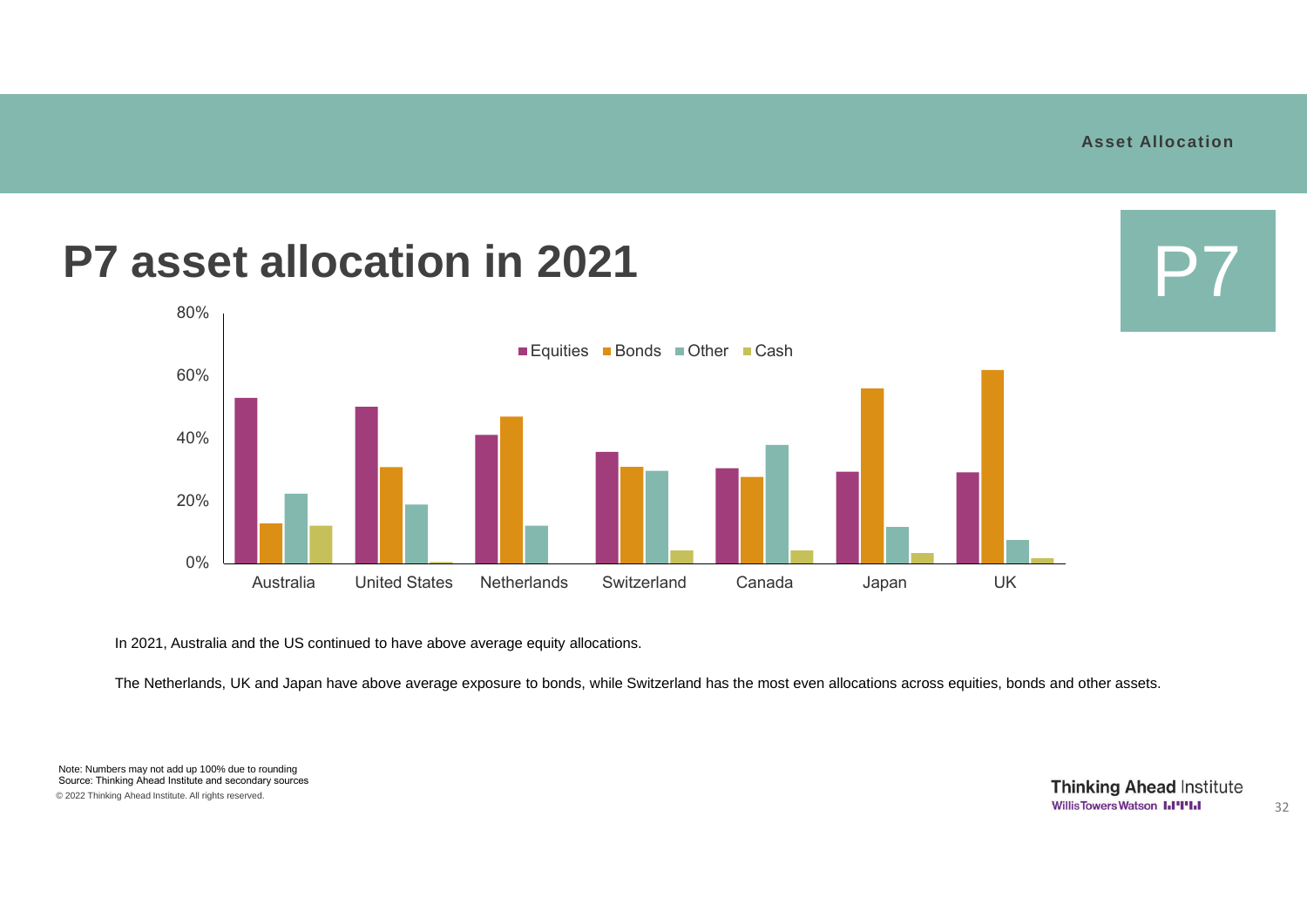





© 2022 Thinking Ahead Institute. All rights reserved.

**Thinking Ahead Institute WillisTowersWatson I.I'l'I.I**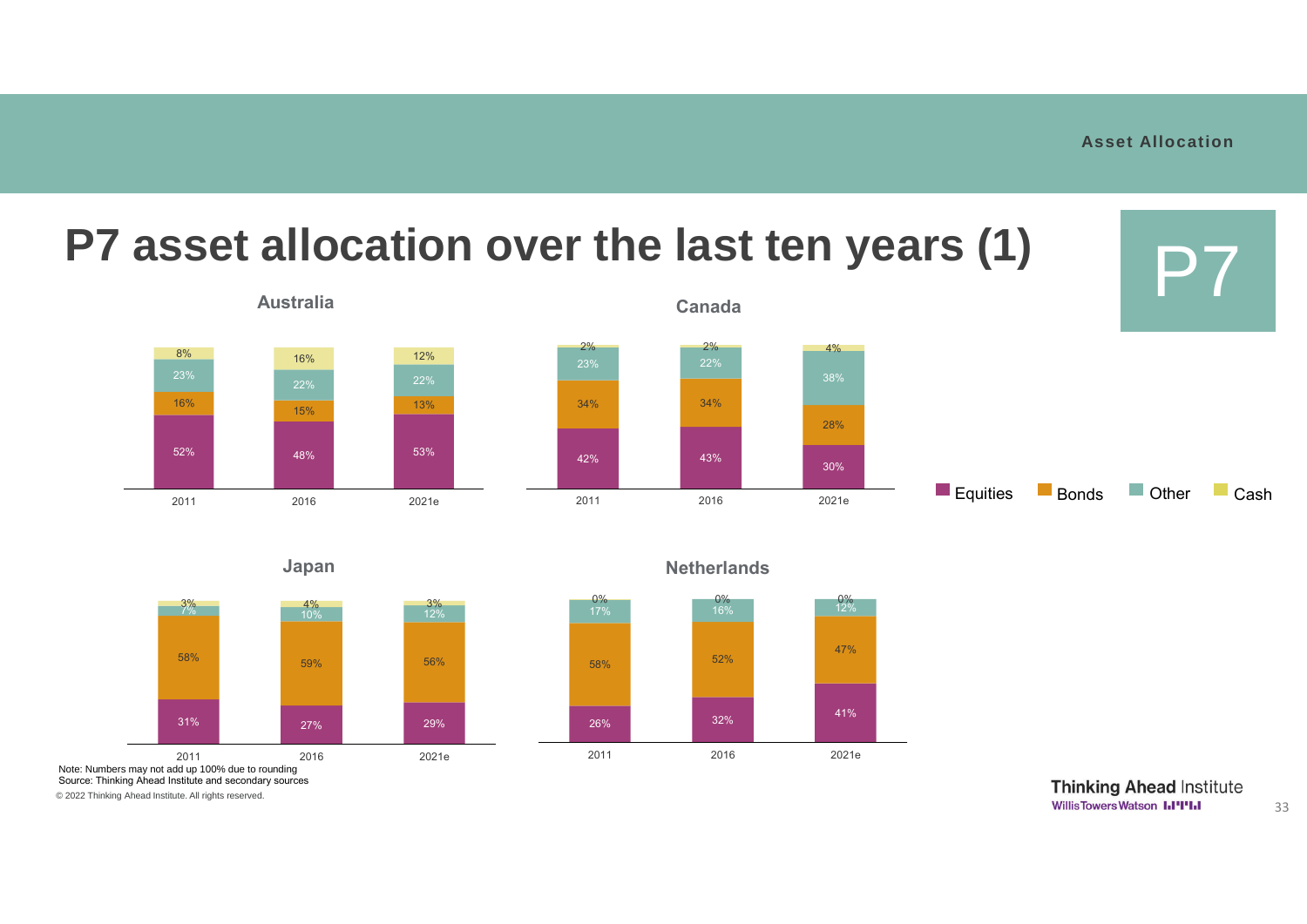

Source: Thinking Ahead Institute and secondary sources

Note: Numbers may not add up 100% due to rounding

Due to methodological changes announced by the Official National Statistics (ONS), the source for UK pension data was changed in the 2017 edition of the study, from the ONS to a variety of publicly available sources. As such we are unable to provide comparable historic asset allocation data for the UK.

© 2022 Thinking Ahead Institute. All rights reserved.

**Thinking Ahead Institute WillisTowersWatson I.I'l'I.I**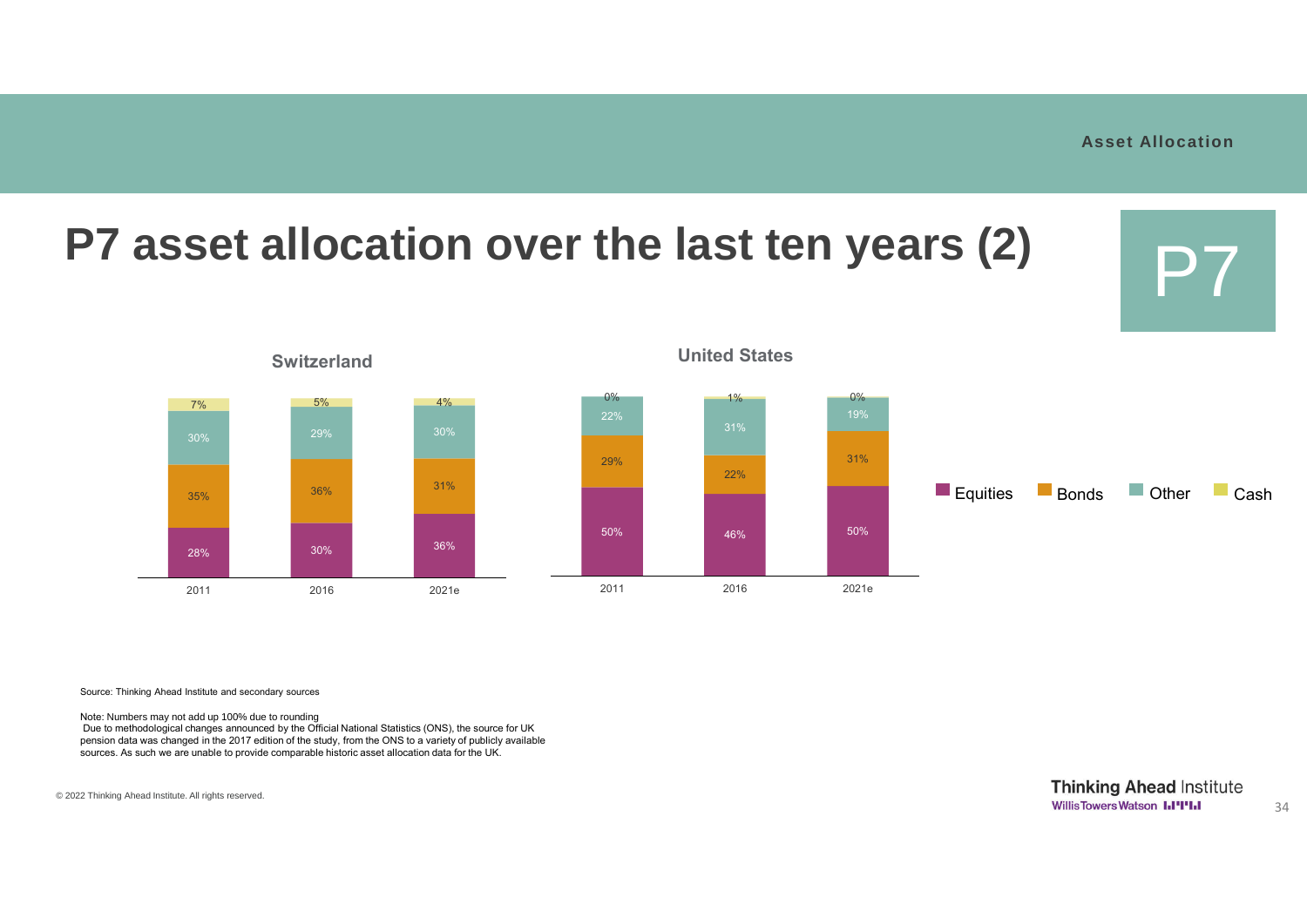#### **Asset Allocation**



There is a clear sign of a reduced home bias in equities, as the weight of domestic equities has fallen, on average, from 66.6% in 2001 to 37.7% in 2021.

During the past 10 years, the US has had the highest allocation to domestic equities, while Canada, Japan and Switzerland have had the lowest allocation.

Source: Thinking Ahead Institute and secondary sources © 2022 Thinking Ahead Institute. All rights reserved.

**Thinking Ahead Institute WillisTowersWatson I.I'l'I.I**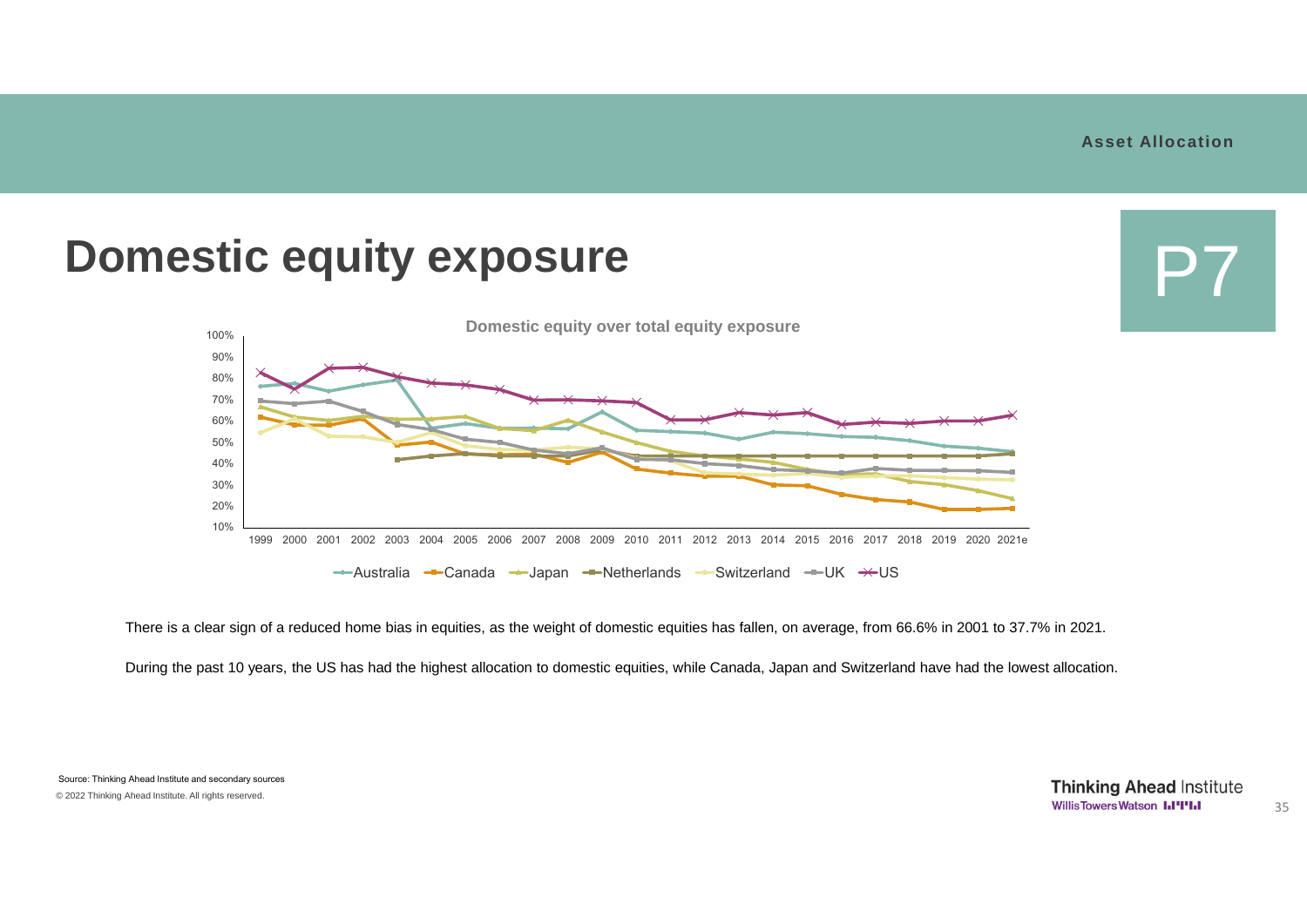#### **Asset Allocation**



The allocation to domestic bonds has remained high, even though it has decreased in the last 20 years. On average, the allocation to domestic bonds as a percentage of total bonds was 81.4% in 2001 and 69.4% in 2021.

Netherlands, the UK and the US have the highest allocation to domestic bonds, while Switzerland has the highest foreign bond exposure.

Source: Thinking Ahead Institute and secondary sources © 2022 Thinking Ahead Institute. All rights reserved.

**Thinking Ahead Institute WillisTowersWatson I.I'l'I.I**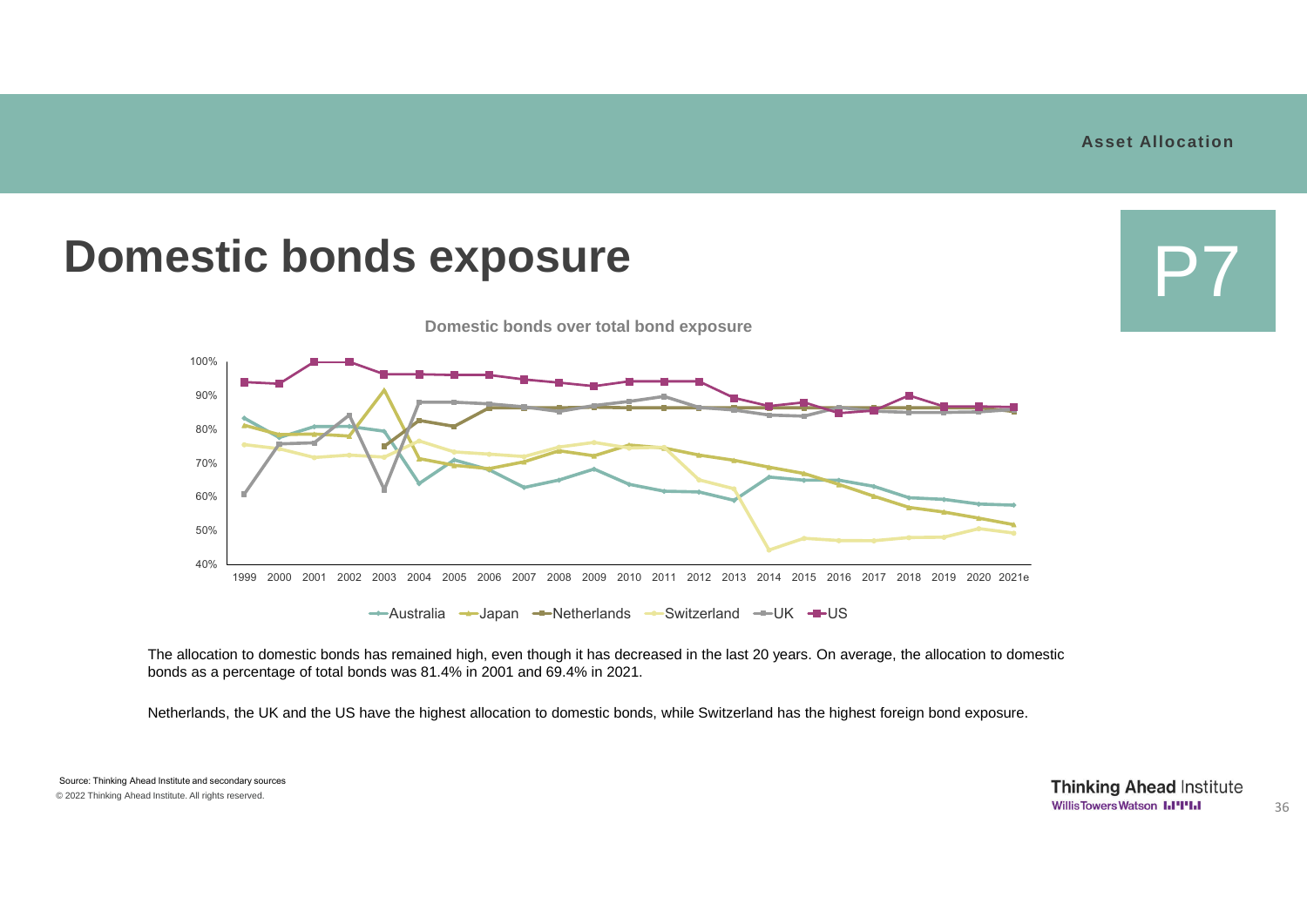**TAI Global Pensions Assets Study**

# **Section 3 | DB/DC Split**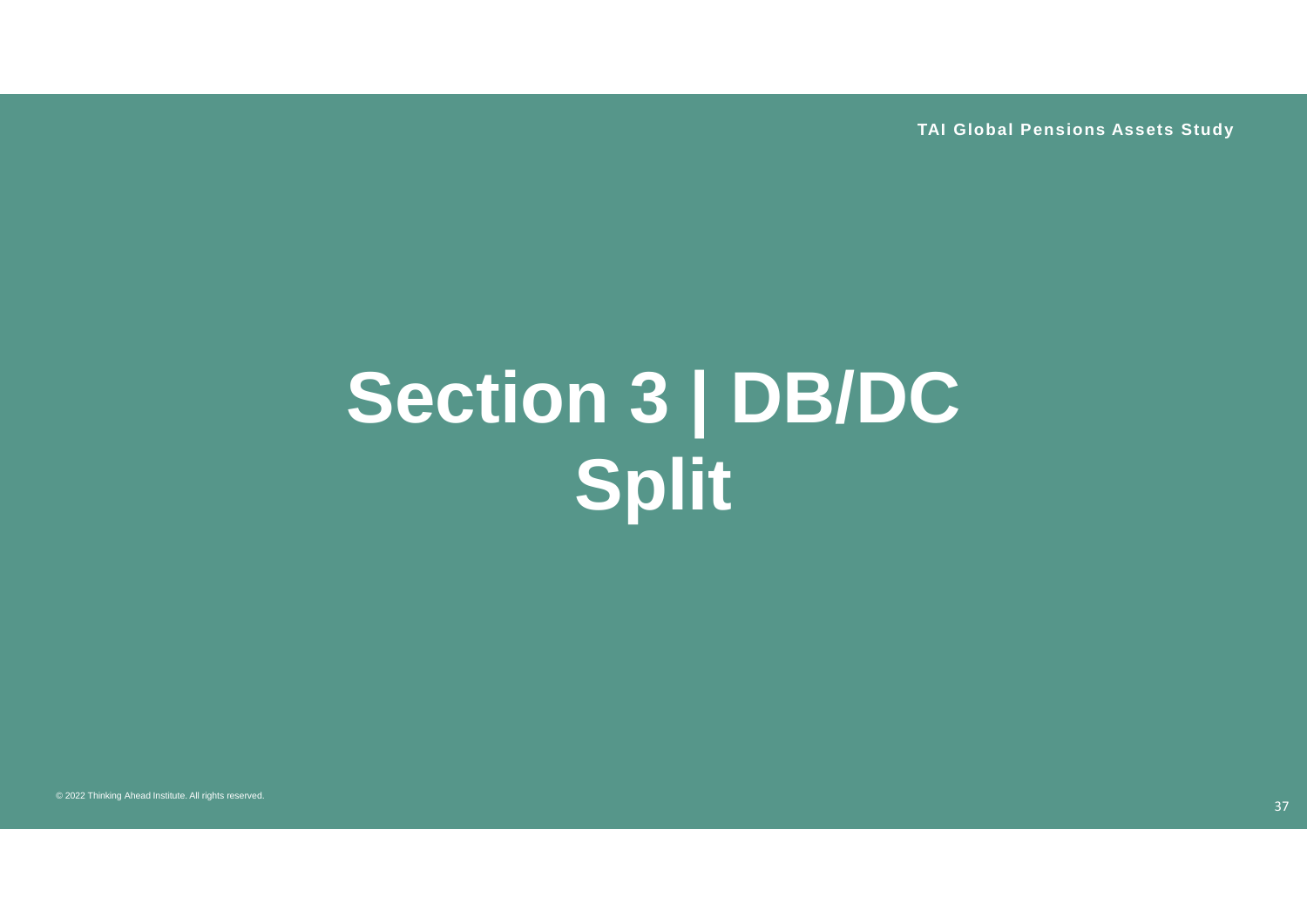**DB/DC split**

P7

#### **DC on the rise**



During the last ten years, DC assets have grown by 9.0% pa while DB assets have grown at a slower pace by 4.8 % pa.

The growth rate of DC assets for the last 20 years is 8.2% pa and 5.1% pa for DB assets.

Note:Numbers may not add up 100% due to rounding The majority of pension fund assets in Switzerland are DC and take the form of cash balance plans, whereby the plan sponsor shares the investment risk and the assets are pooled. Pure DC assets have only recently been introduced in Switzerland and, although they have seen strong growth, they are not yet large enough to justify inclusion in Source: Thinking Ahead Institute and secondary sources pooled. Pure DC assets have only recently been introduced in Switzerland and, although they have seen s<br>this analysis. Canadian DC assets now include individua

© 2022 Thinking Ahead Institute. All rights reserved.

**Thinking Ahead Institute WillisTowersWatson I.I'l'I.I**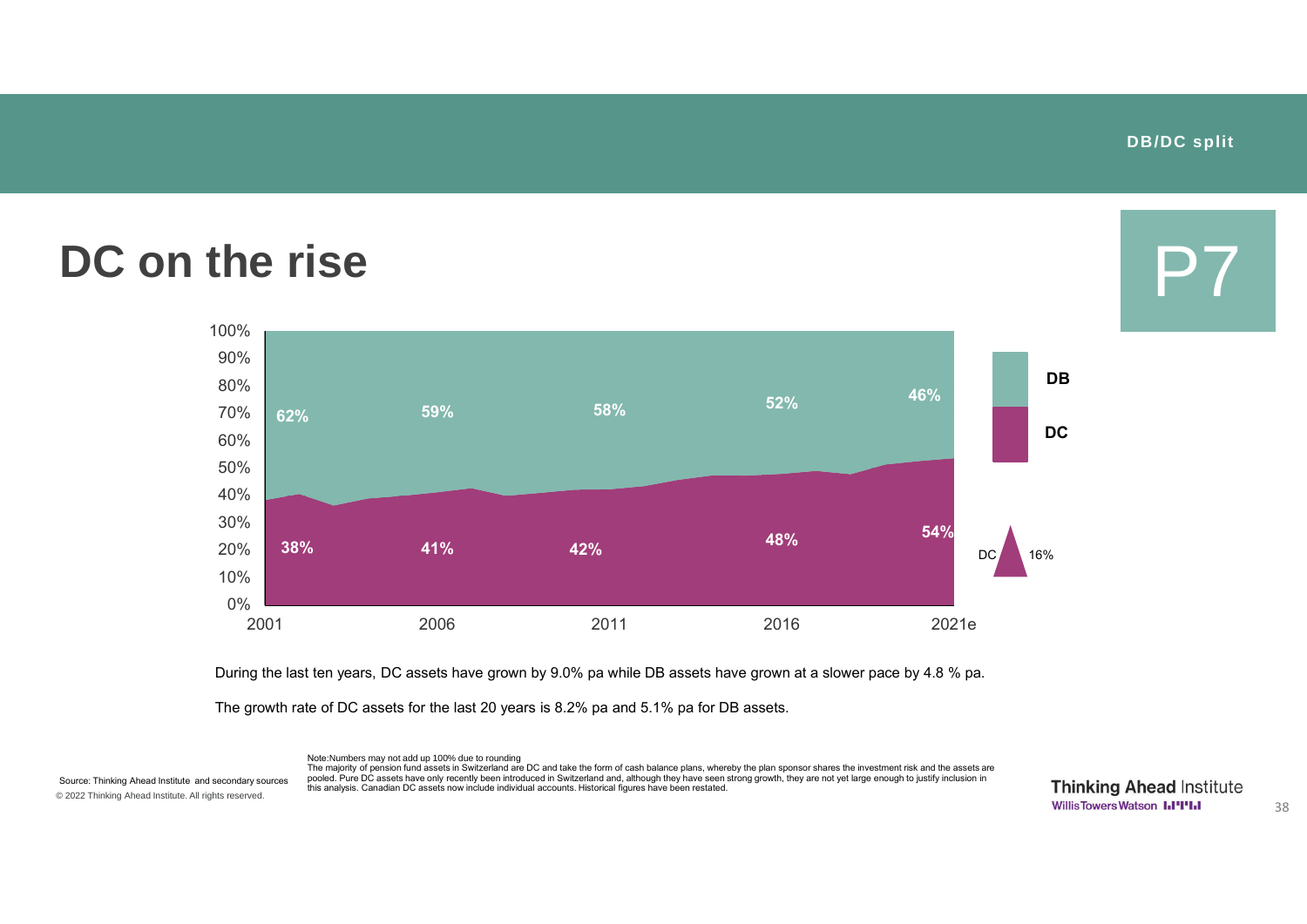P7

### **DB/DC split in 2020**



Note Numbers may not add up 100% due to rounding:

The majority of pension fund assets in Switzerland are DC and take the form of cash balance plans, whereby the plan sponsor shares the investment risk and the assets are pooled. Pure DC assets have only recently been introduced in Switzerland and, although they have seen strong growth, they are not yet large enough to justify inclusion in this analysis. Canadian DC assets now include have only recently been intr individual accounts. Historical figures have been restated.

Source: Thinking Ahead Institute and secondary sources

© 2022 Thinking Ahead Institute. All rights reserved.

**Thinking Ahead Institute WillisTowersWatson I.I'l'I.I**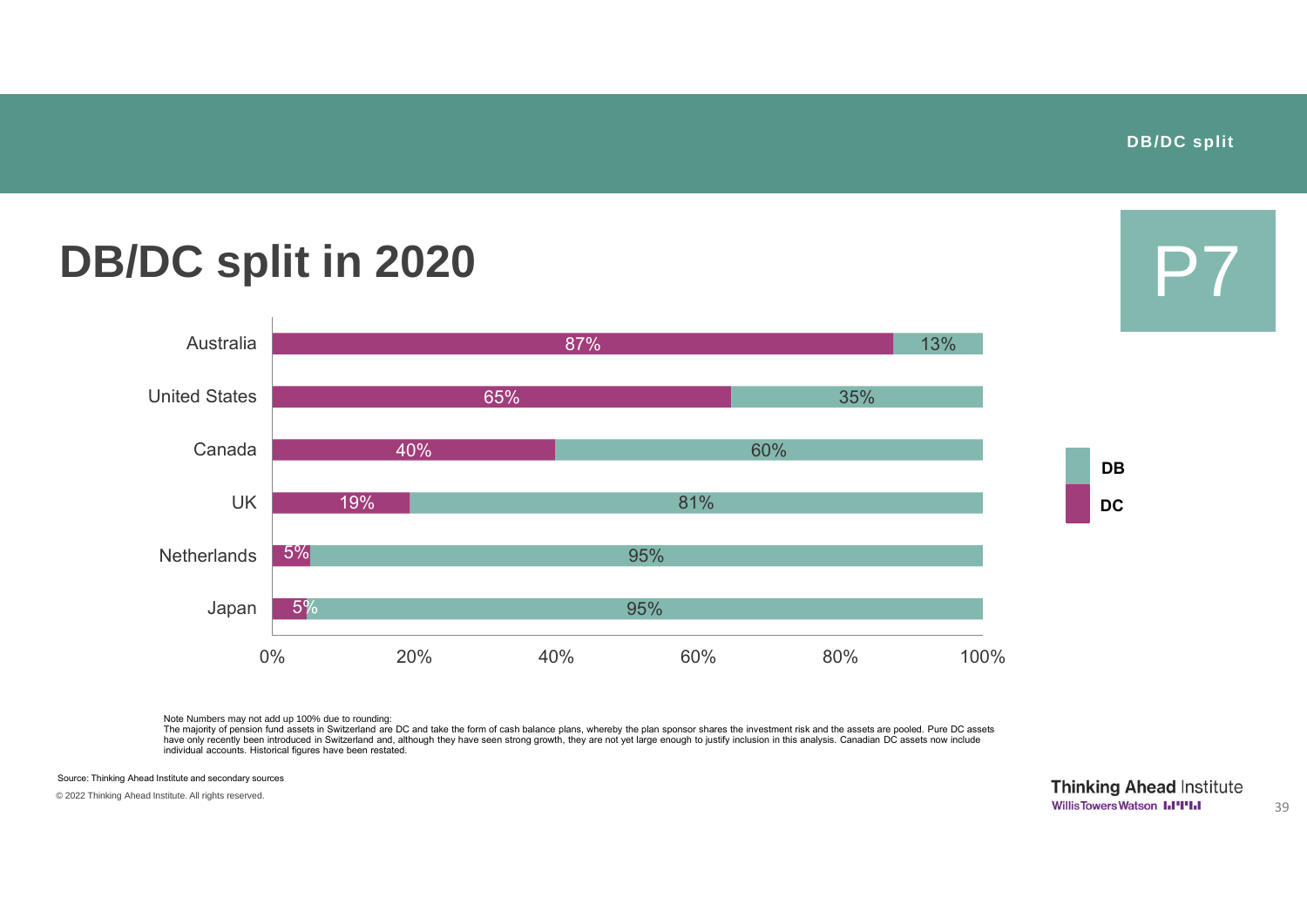P7

### **DB/DC split over the last ten years**





0% 20% 40% 60% 80% 100%





40% 39% 40%

2011 2016 2021

**Australia Canada Japan**





Source: Thinking Ahead Institute and secondary sources

**DC**

**DB**

Notes:Numbers may not add up 100% due to rounding

The majority of pension fund assets in Switzerland are DC and take the form of cash balance plans, whereby the plan sponsor shares the investment risk and the assets are pooled. Pure DC assets have only recently been introduced in Switzerland and, although they have seen strong growth, they are not yet large enough to justify inclusion in this analysis. Canadian DC assets now include individual accounts. Historical figures have been restated.

In January 2017, the UK's Office for National Statistics stated that the figures previously disclosed for DC entitlements were significantly overestimated. As a result, we do not have confidence in making comparisons with prior years and so have omitted this chart.

© 2022 Thinking Ahead Institute. All rights reserved.

**Thinking Ahead Institute WillisTowersWatson I.I'I'I.I**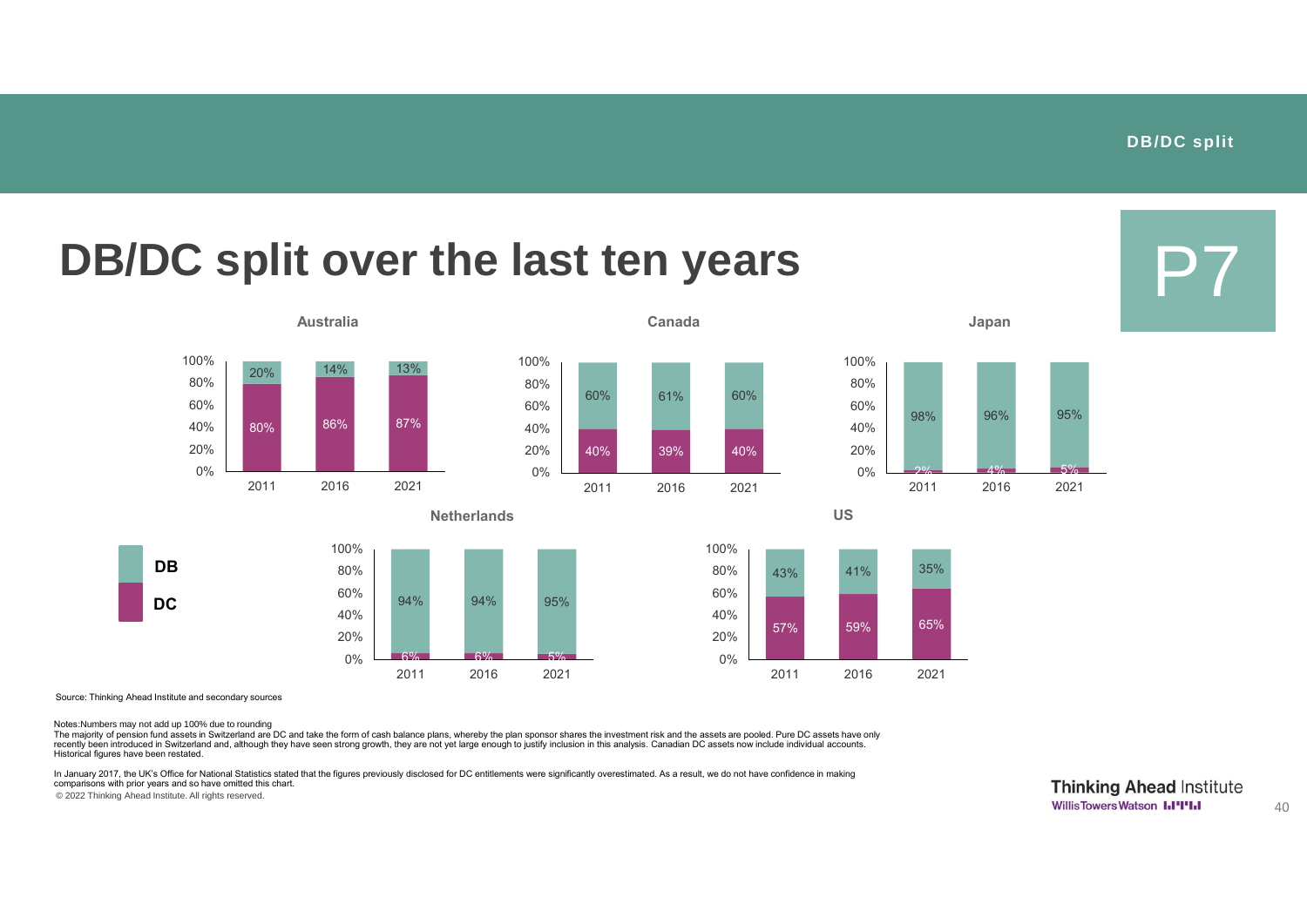**TAI Global Pensions Assets Study**

## **Section 4 | Methodology**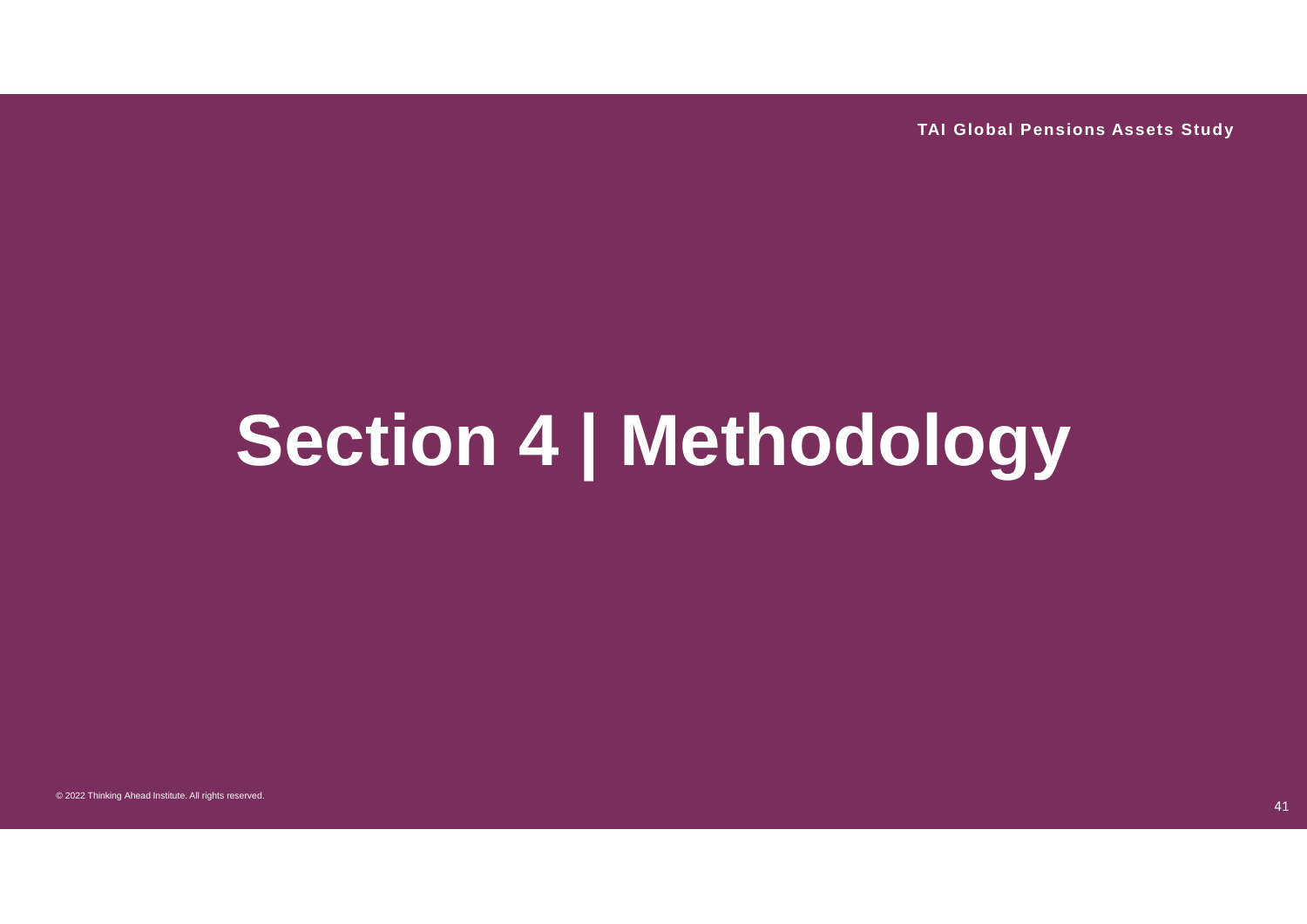### **Methodology**

#### **Asset estimation**

- In this analysis we seek to provide estimates of pension fund assets (i.e. assets whose official primary purpose is to provide pension income). This data comprises:
	- Hard data typically as of year-end 2020 (except for Australia and Brazil which is from June 2021) collected by Willis Towers Watson and from various secondary sources
	- **Estimates as at year-end 2021 based on index movements**
- Before 2006, we focused only on 'institutional pension fund assets', primarily 2nd pillar assets (occupational pensions). Since 2006, the analysis has been slightly widened, incorporating DC assets (IRAs) within US's total pension assets. The objective was to better capture retirement assets around the globe and expand the analysis into the 3rd pillar (individual savings) universe, which is primarily being used for pensions purposes in many markets. Furthermore, this innovation enables us to estimate the global split between DB and DC assets.
- In the 2016 edition of the GPAS Australian assets started to include Self-Managed Super Fund (SMSF) assets. SMSF represent almost a third of Australia's pension assets.
- The source for UK pension data was changed in the 2017 edition of the study, from the Official National Statistics (ONS) to a variety of publicly available sources. This change was prompted by methodological changes announced by the ONS in January 2017.
- Due to unavailability of pensions data in China, the study collects information on Enterprise Annuity (Pillar II) assets only. Data relating to Pillar I assets social pooling (DB) and individual accounts (DC) - is very limited and therefore not included. The National Social Security Fund pension assets are also not included as it is considered as a reserve fund and separate from the pension system.
- In the 2021 edition of the GPAS Canadian assets started to include individual accounts, historical figures have been restated.

#### **Comparison with GDP**

This section compares total pension fund assets within each market to GDP sourced from the IMF.

© 2022 Thinking Ahead Institute. All rights reserved.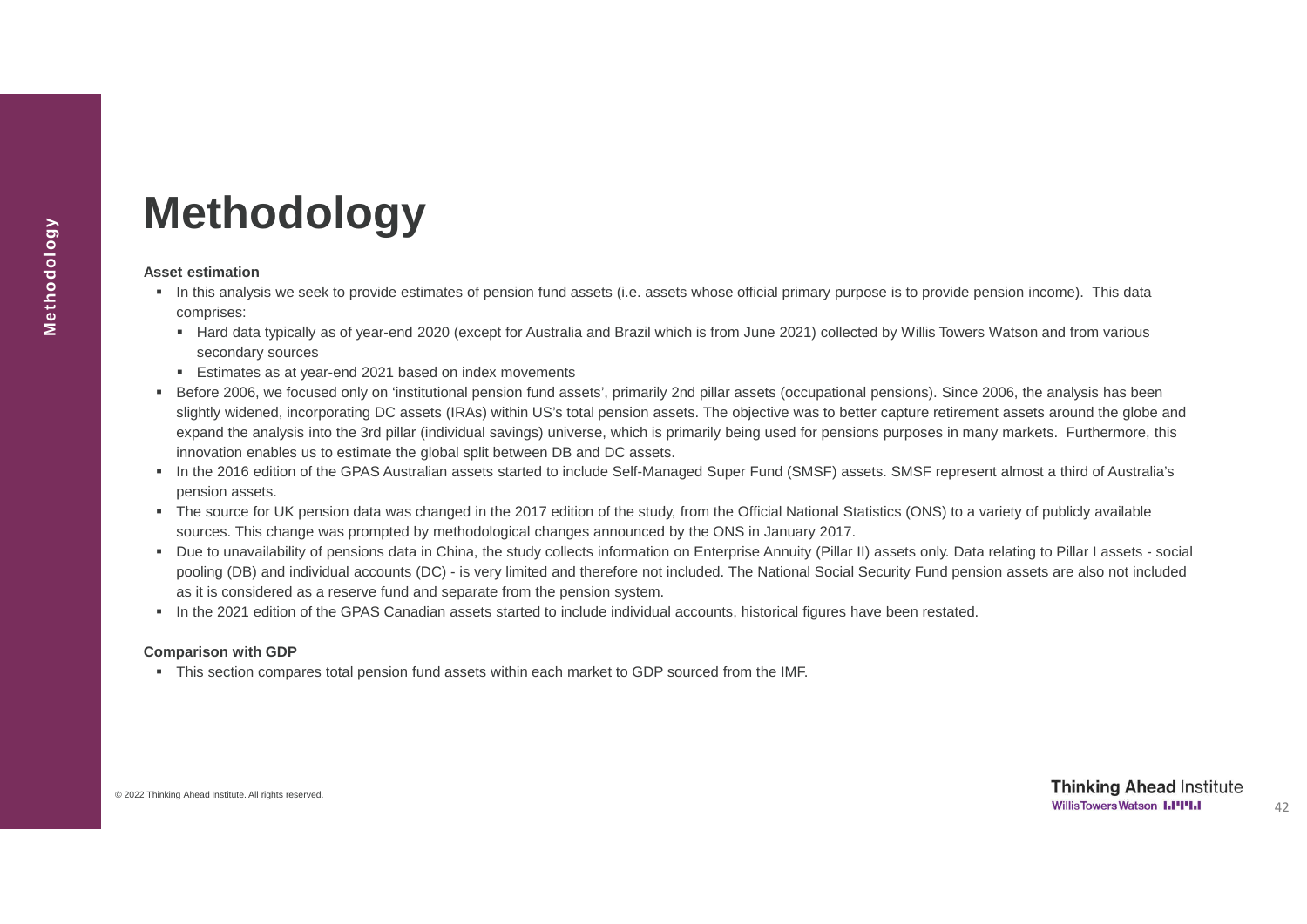**TAI Global Pensions Assets Study**

## **Limitations of reliance**